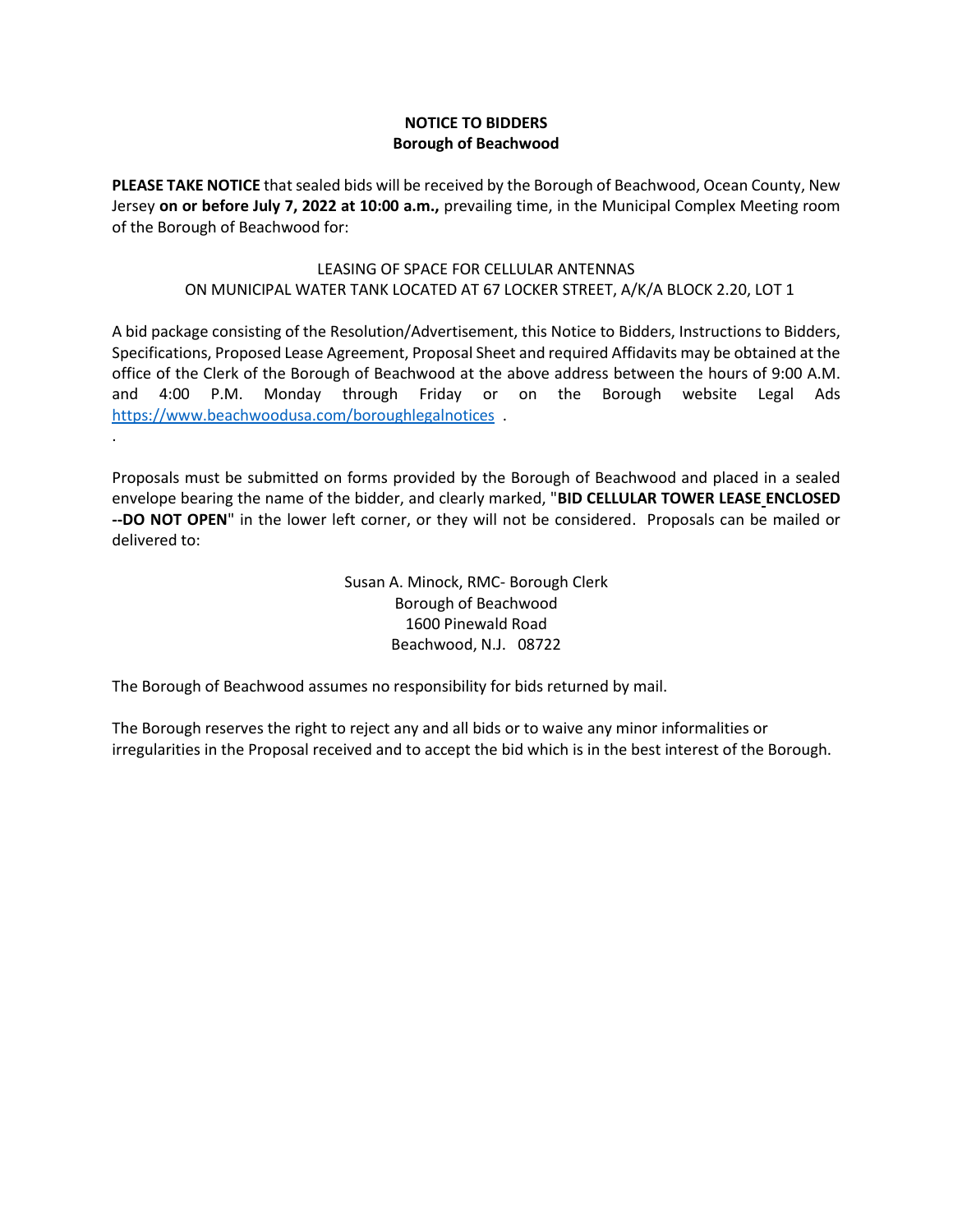# **INSTRUCTIONS TO BIDDERS**

## 1. SUBMISSION OF BIDS

The Borough of Beachwood, Ocean County, New Jersey, invites sealed bids pursuant to the Notice to Bidders.

- A. Sealed bids will be received by the designated representative at the time and place stated in the Notice to Bidders, and at such time and place will be publicly opened and read aloud.
- B. The bid proposal form shall be submitted, (1) in a sealed envelope; (2) addressed to the Borough of Beachwood, (3) bearing the name and address of the bidder written on the face of the envelope, and  $\overline{4}$  clearly marked "BID" with the contract title and/or bid  $#$  being bid.
- C. It is the bidder's responsibility to see that bids are presented to the Borough of Beachwood on the hour and at the place designated. Bids may be hand delivered or mailed; however, the Borough of Beachwood disclaims any responsibility for bids forwarded by regular or overnight mail. Bids received after the designated time and date will be returned unopened.
- D. Sealed bids forwarded to the Borough of Beachwood before the time of opening of bids may be withdrawn upon written application of the bidder who shall be required to produce evidence showing that the individual is or represents the principal or principals involved in the bid. Once bids have been opened, they must remain firm for a period of sixty (60) calendar days.
- E. All prices and amounts must be written in ink or preferably typewritten. Bids containing any conditions, omissions, unexplained erasures or alterations, items not called for in the bid proposal form, attachment of additive information not required by the specifications, or irregularities of any kind, may be rejected by the Borough of Beachwood. Any changes, white-outs, strikeouts, etc. on the proposal page must be initialed in ink by the person responsible for signing the bid.
- F. Each bid proposal form must give the full business address of the bidder and be signed by an authorized representative. Bids by partnerships must furnish the full name of all partners and must be signed in the partnership name by one of the members of the partnership or by an authorized representative, followed by the signature and designation of the person signing. Bids by corporations must be signed in the legal name of the corporation, followed by the name of the State in which incorporated and must contain the signature and designation of the president, secretary or other person authorized to bind the corporation in the matter. When requested, satisfactory evidence of the authority of the officer signing shall be furnished.

# **2. BID SECURITY AND CONSENT OF SURETY.**

Accompanying each bid shall be a certified check, cashier's check or a bid bond in an amount equal to three (3) months rent. The bid bond shall not exceed \$20,000.00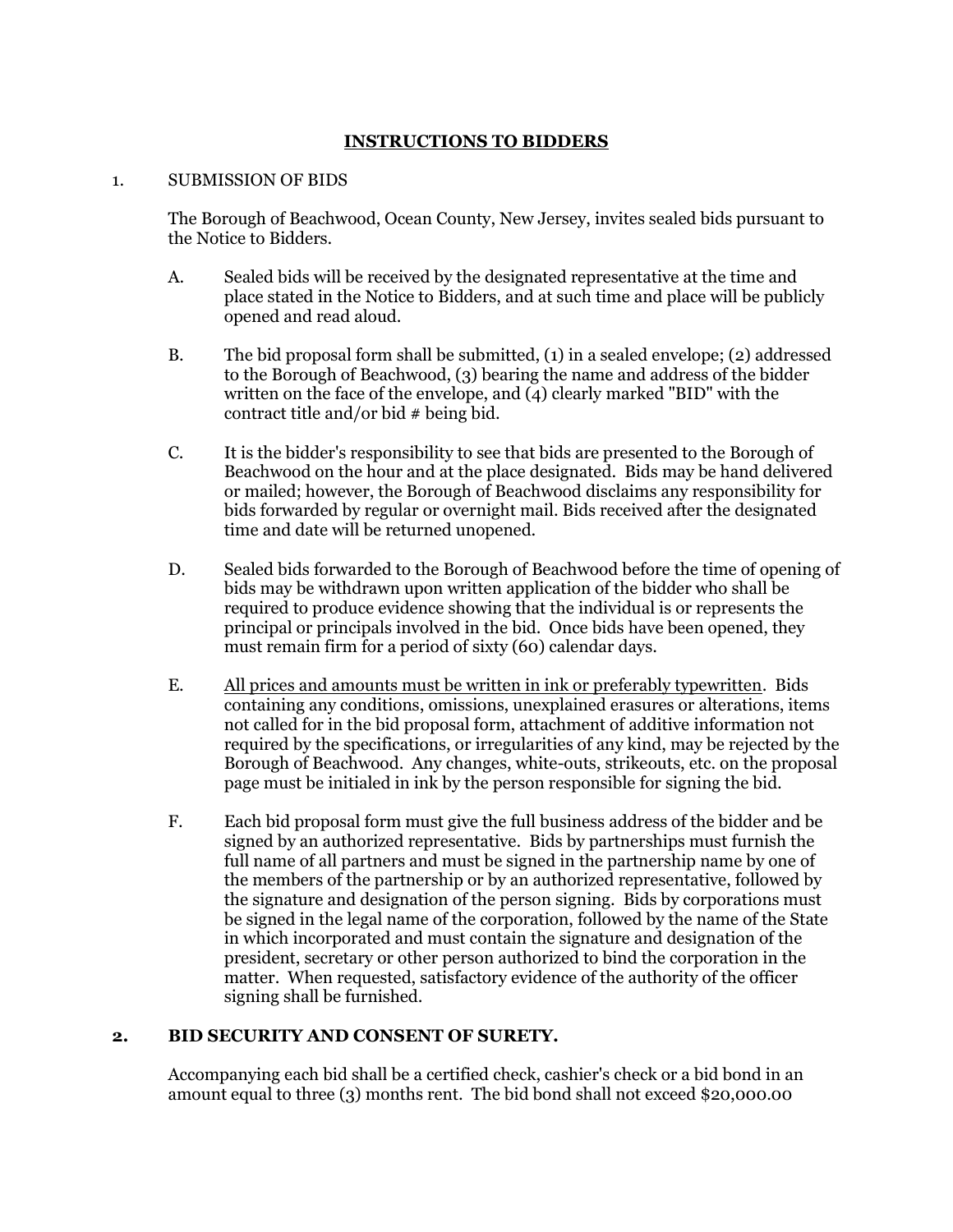payable unconditionally to the Borough of Beachwood.

When submitting a Bid Bond, it shall contain Power of Attorney for full amount of Bid Bond from a surety company authorized do business in the State of New Jersey and acceptable to the Borough of Beachwood. The check or bond of the unsuccessful bidders(s) shall be returned as prescribed by law. The check or bond of the bidder to whom the contract is awarded shall be retained until a contract is executed and the required performance bond or other security is submitted. Whereupon the check shall be returned to the successful bidder. However, the check or bond of the successful bidder shall be forfeited if the bidder fails to enter into a contract pursuant to N.J.S.A. 4OA:11-21.

Accompanying each bid shall be a consent of surety from a surety company authorized to do business in the State of New Jersey indicating that the company shall supply a performance bond in the amount of \$10,000.00 pursuant to the specifications and lease agreement attached hereto and made a part hereof.

# **3. BID DOCUMENTS.**

The bid must be returned in its entirety in order to be considered for an award. Each bid must be accompanied by the items requested below in the form attached as Appendix A.

Failure to provide these items and the entire bid package may be cause for rejecting this proposal.

- 1. Notice to Bidders.
- 2. Proposal Sheet.
- 3. Specifications.
- 4. Instructions to Bidders.
- 5. Bid Surety.
- 6. Consent of Surety.
- 7. Non-collusion Affidavit
- 8. List of names and addresses of all stockholders in the corporation or partnership who own 10% or more of its stock - "Ownership Disclosure".
- 9. Form of Lease Agreement.
- 10. Form of Memorandum of Agreement.

# **4. FAILURE TO ENTER INTO A LEASE.**

Should the successful bidder(s) fail to execute and deliver the lease and certificate of insurance within ninety (90) days after receipt of written notification by the Borough Clerk that the lease is ready for execution the bidder forfeits to the Borough as liquidated damages the bid guarantee deposited with its bid.

# **5. RIGHT TO REJECT BIDS.**

The Borough reserves the right to reject any and all bids or parts thereof and to waive any informality if deemed in the best interests of the Borough.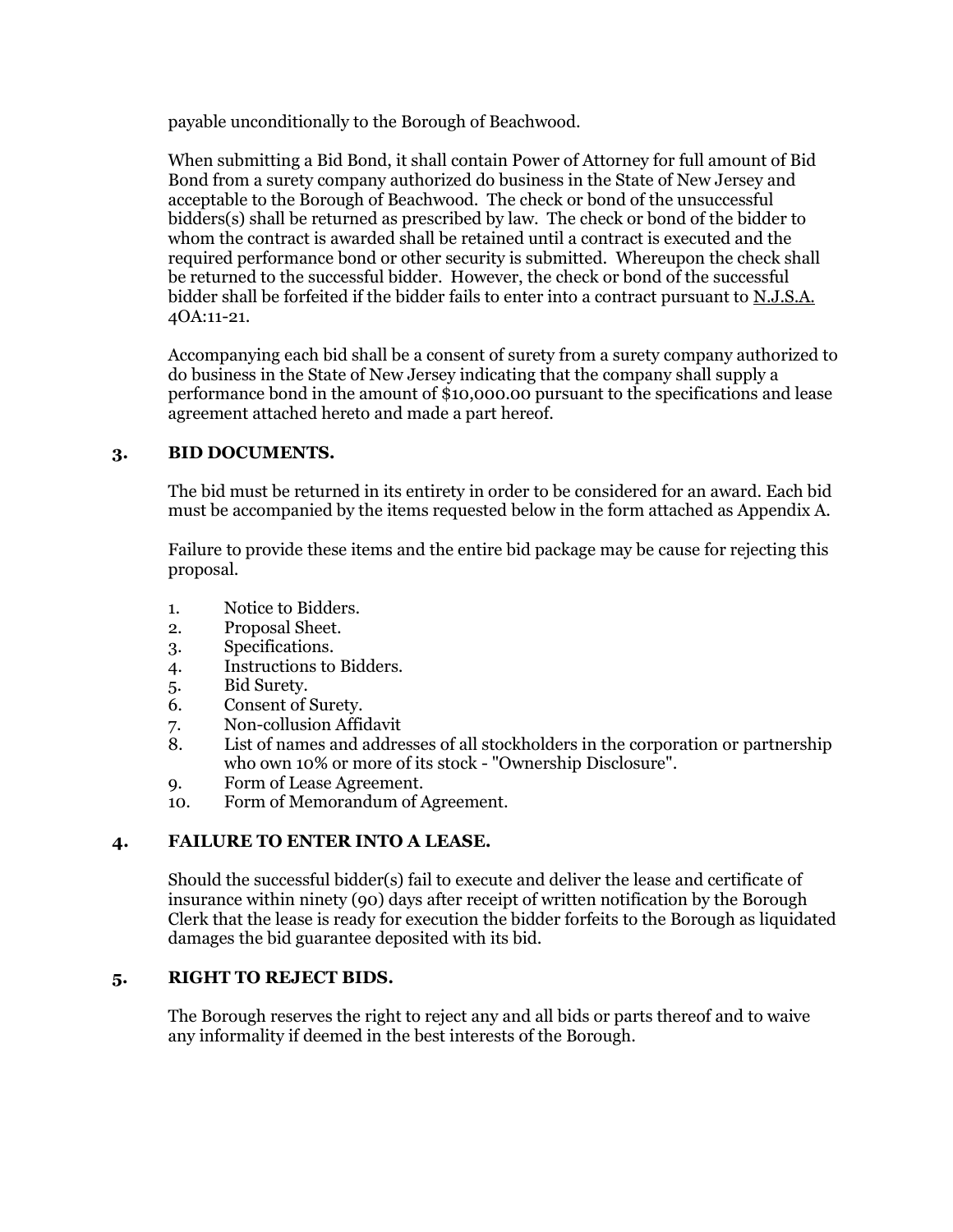## **6. FORM OF LEASE.**

The proposed form of lease is attached as Appendix B.

# **7. FORM OF CONTRACT.**

The term of the lease shall be for a period of five  $(5)$  years with four  $(4)$  renewable five (5) year extensions.

# **8. MINIMUM BID.**

Said minimum bid to be considered by the Borough for said initial lease shall be \$28,000.00 per annum.

## **9. AWARD OF BIDS.**

- A. Bidders are hereby notified and advised that the Borough has invited bids which allow for a co-location on the water tank premises. The Borough may elect to provide for the simultaneous leasing of the leased premises to other tenant(s) under a lease identical in form as the subject lease except as to the amounts of rent. Each lease entered into under this bid shall provide for co-location to the maximum extent.
- B. The highest bidder, as tabulated by the Borough Clerk, will be awarded the right to select its desired location on the tank for its antenna array and ground facility as shown in Exhibit "A" attached. After the award to the highest bidder, the second highest bidder for the site will be afforded the opportunity to select its desired location for antenna array and ground building at the site. This selection process shall proceed through the exhaustion of all bidders for the site.
- C. In the event of a tie in the bidding between two or more bidders the order of priority between such bidders shall be determined by a coin toss made by the Borough Clerk.

# **10. AWARD OF CONTRACT.**

Award of the contract, if made, will be made on or before the second regular meeting of the governing body following the bid date.

# **11. LOCATION OF CELLULAR ANTENNAS.**

The requirements for the location and installation of cellular antennas by the highest bidder shall be as indicated in the attached Exhibit A, LE-1, LE-2, and LE-3.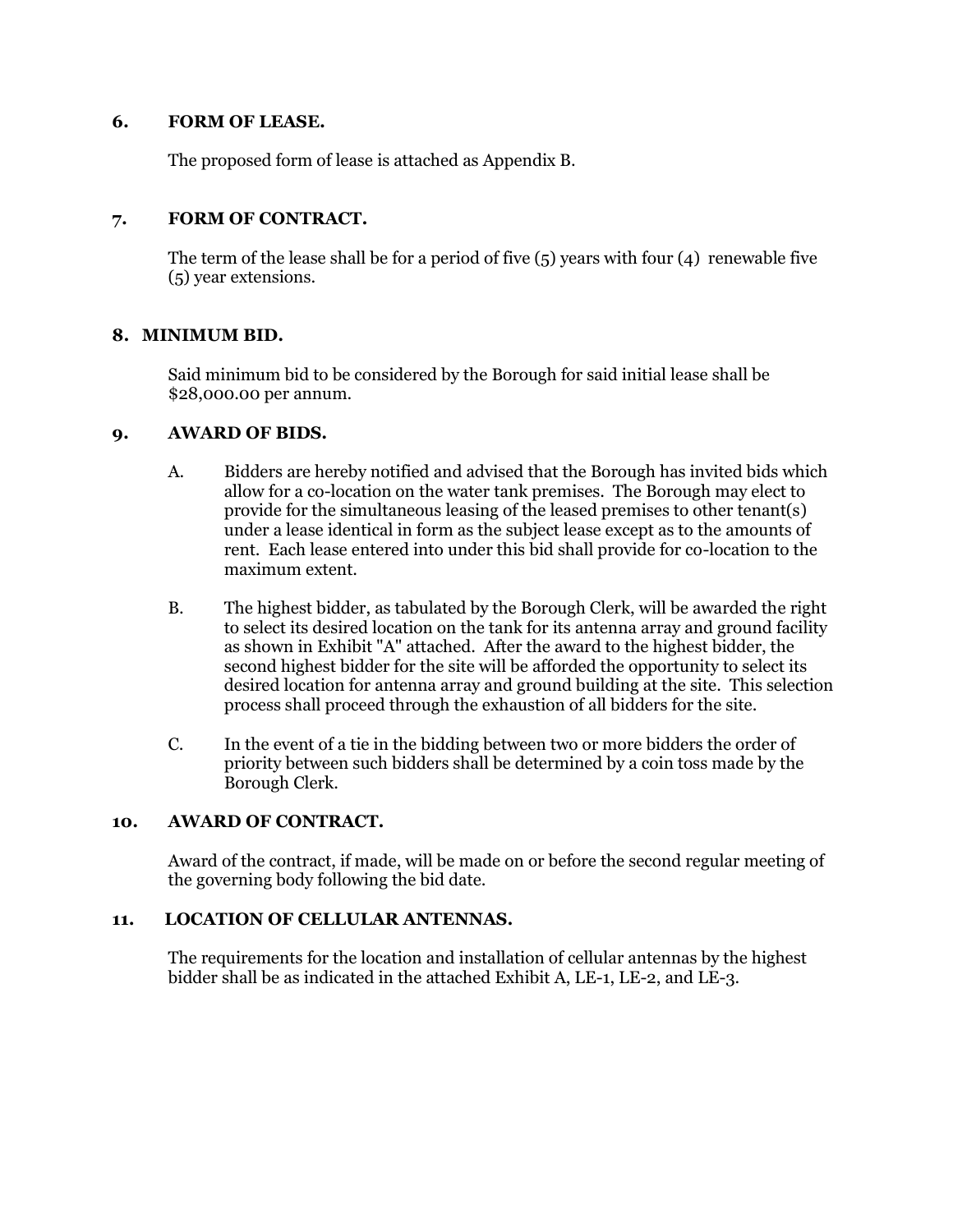#### **SPECIFICATIONS**

- a. The successful Lessee shall at its own cost and expense and in strict conformity with all applicable regulations and specifications, furnish all material, labor and equipment for the installation of the antenna array, cable connections and ground building.
- b. In the event that the subject water tower is destroyed or demolished, then Lessee may terminate the Lease Agreement in accordance with the provisions of paragraph 16 of the Lease Agreement. If the demolition is voluntary by the Borough of Beachwood at least twelve months notice will be given to the Lessee of demolition.
- c. Should Lessor determine it must perform routine maintenance or repair to the water tank in the Tower Space that the Lessee has installed, Lessor shall give Lessee at least one hundred eighty (180) days written notice of such work, such that Lessee may evaluate its options.

Upon prior written request of the Lessor, Lessee agrees to relocate its equipment on a temporary basis to another location on the Property, hereinafter referred to as the "Temporary Relocation" for the purpose of Lessor performing maintenance, repair or similar work at the Property or on the Towner provided:

- i. The Temporary Relocation is similar to Lessee's existing location in size and is fully compatible for Lessee' use, in Lessee's reasonable determination;
- ii. Lessee pays all costs incurred by Lessee for relocation Lessee's equipment to the Temporary Relocation and improving the Temporary Relocation so that it is fully compatible for the Lessee's use, in Lessee's reasonable determination; notwithstanding anything to the contrary herein, Lessor acknowledges and agrees that Lessor will not require Lessee to relocate its equipment to the Temporary Relocation any more than one (1) time very ten (10) years.
- iii. Lessor gives Lessee at least one hundred eighty (180) days written notice prior to requiring Lessee to relocate;
- iv. Lessee's use at the premises is not interrupted or diminished during the relocation and Lessee is allowed, if necessary, in Lessee's reasonable determination, to place a temporary installation on the Property during any such relocation; and
- v. Upon the completion of any maintenance, repair or similar work by Lessor, Lessee is permitted to return to its original location from the temporary location with all costs for the same being paid by Lessee.

The Borough and the successful bidder shall coordinate their efforts jointly to have the successful bidder complete any connections or mounts to the tank and structure for its antenna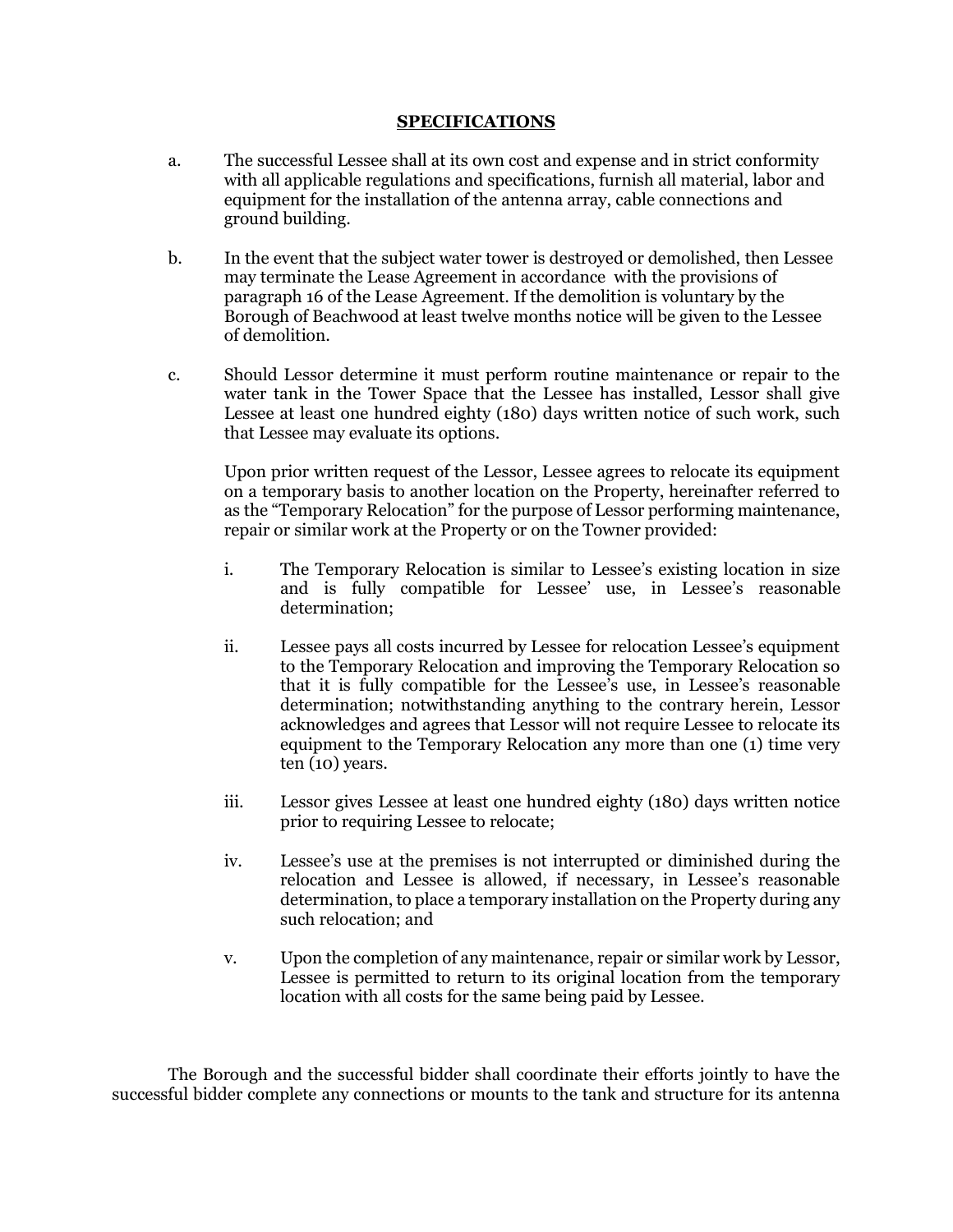and co axle cables prior to the actual painting of the tower and tank structure. After completion of the painting the successful bidder will attach the antennas and cables to said connections. The Borough acknowledges that is important to Lessee to complete its equipment installation without material delay, and, accordingly, the Borough agrees that it will complete the rehabilitation and painting work as quickly as reasonably possible under all the circumstances.

There will be no additional compensation or reduction in rent to the successful bidder for said coordination of effort.

- 11. All facilities constructed by the successful bidder shall be erected in accordance with all applicable municipal, state and Federal laws and regulations.
- 12. All successful bidders will procure and maintain commercial general liability insurance, with limits of not less than \$1,000,000 combined single limit per occurrence for bodily injury and property damage liability, with a certificate of insurance to be furnished to the town within 30 days of written request. Such policy will provide that cancellation will not occur without at least 15 days prior written notice to Owner.
- 13. Except as otherwise set forth in the Lease Agreement, the Borough makes no representations regarding the status or condition of the facility. Bidders may contact the Borough Clerk to arrange for inspection of the site and to satisfy themselves of its suitability for its proposed use.
- 14. The Borough is soliciting bids for location of communication antennas on the following existing municipal water tank:

| Street Address   | <b>Block</b> | Lot |
|------------------|--------------|-----|
| 67 Locker Street | 2.20         |     |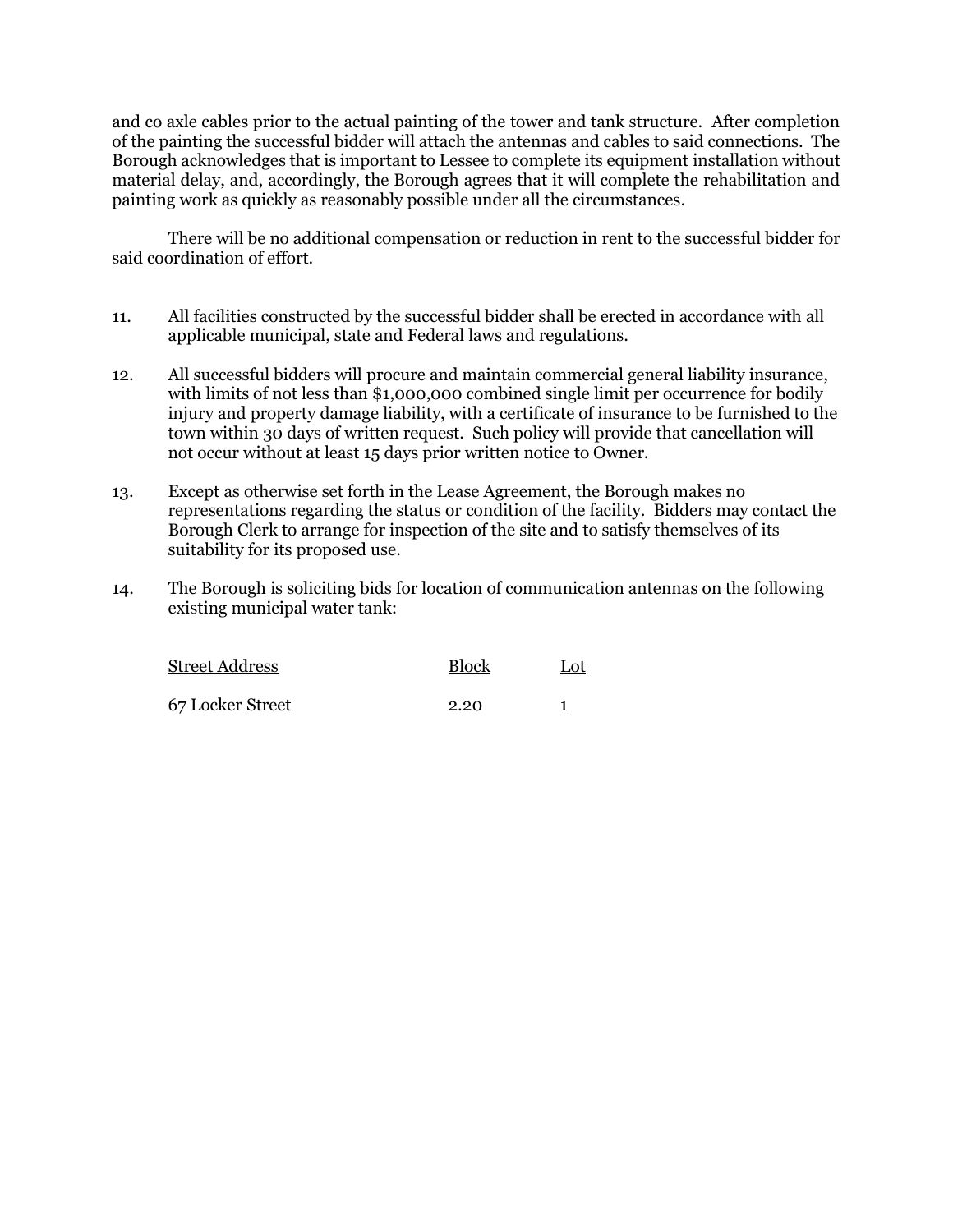APPENDIX A

BID FORMS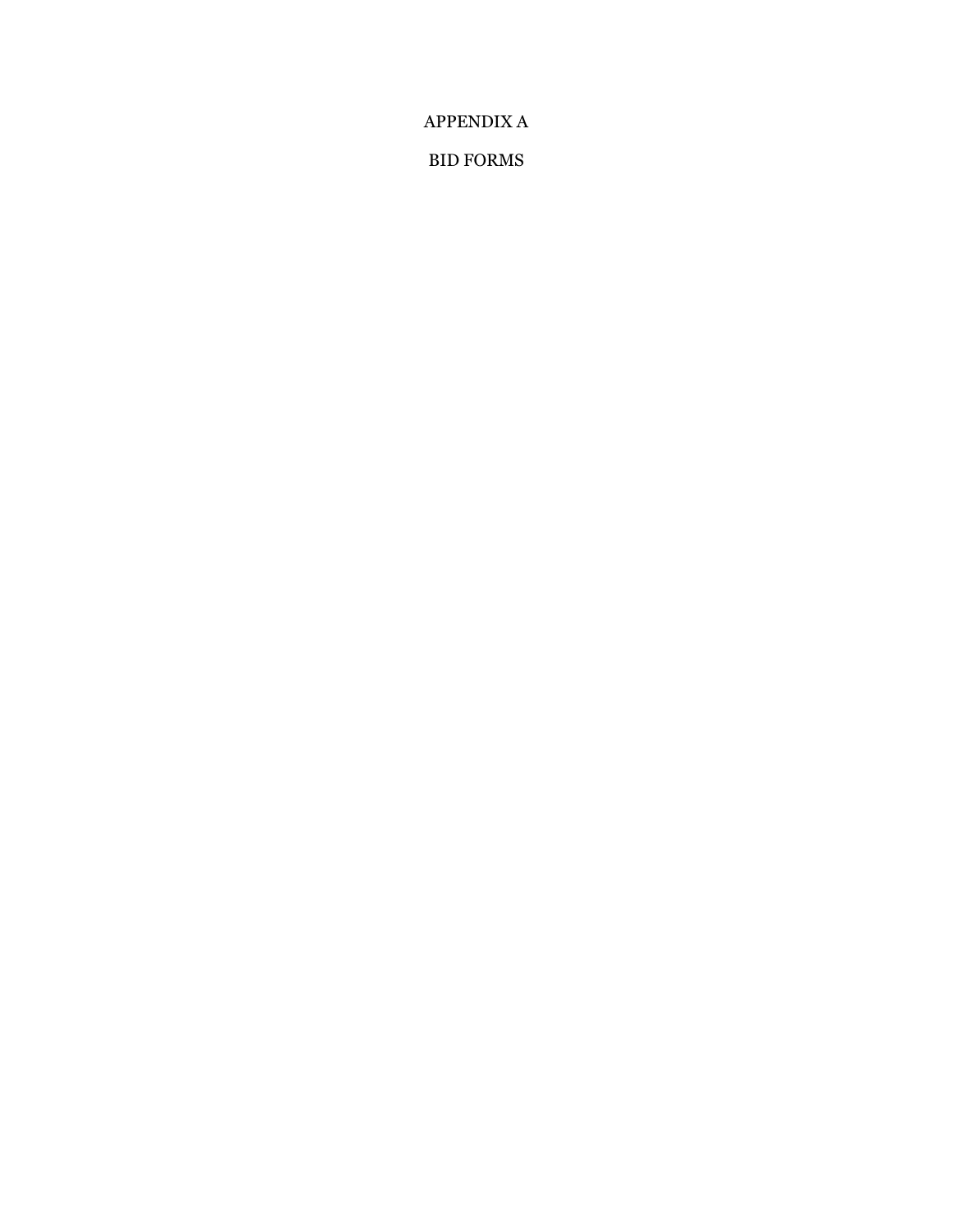# Borough of Beachwood

# Bid Proposal Form

for

\_\_\_\_\_\_\_\_\_\_\_\_\_\_\_\_\_\_\_\_\_\_\_\_\_\_\_\_\_\_\_\_\_\_\_\_\_\_\_\_\_\_\_ (Bid Name)

| The firm of | submits a binding bid for consideration |
|-------------|-----------------------------------------|
|-------------|-----------------------------------------|

| for an annual rent during initial term for each year at \$_ |  |
|-------------------------------------------------------------|--|
|-------------------------------------------------------------|--|

Signed by Authorizing Person for Company \_\_\_\_\_\_\_\_\_\_\_\_\_\_\_\_\_\_\_\_\_\_\_\_\_\_\_\_\_\_\_\_\_\_\_\_

| -- |  |
|----|--|
|    |  |

(Name) (Position)

Witnessed  $\mathrm{By:}\qquad\qquad$ 

Typed\_\_\_\_\_\_\_\_\_\_\_\_\_\_\_\_\_\_\_\_\_\_\_\_\_\_\_ \_\_\_\_\_\_\_\_\_\_\_\_\_\_\_\_\_\_\_\_\_\_\_\_\_\_\_\_\_\_

(Position or Notary)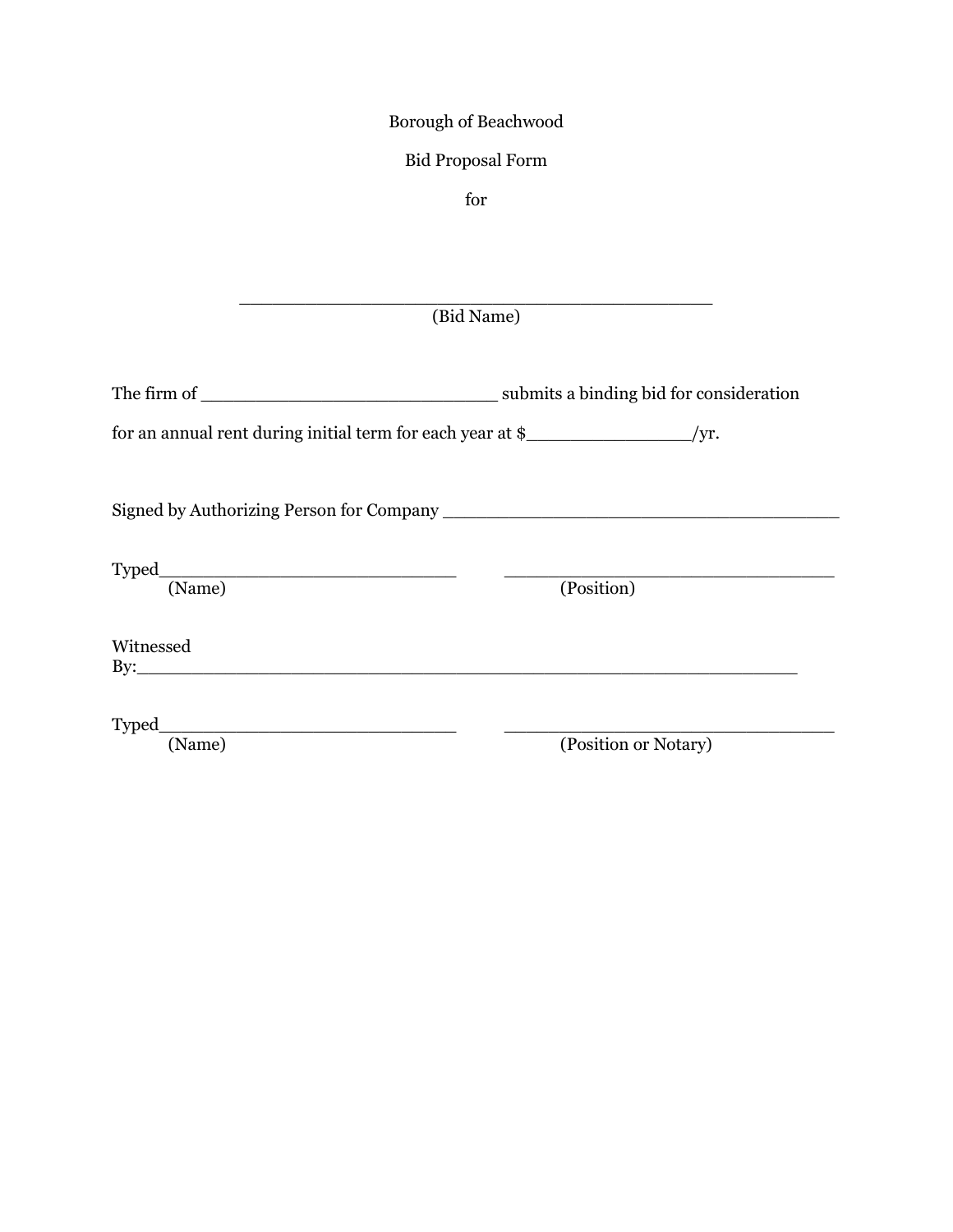## **NON-COLLUSION AFFIDAVIT**

| <b>State of New Jersey</b> |          |
|----------------------------|----------|
| <b>County of</b>           | $\}$ SS: |

|                  | , residing in                                                                  |  |
|------------------|--------------------------------------------------------------------------------|--|
| in the County of | and State of                                                                   |  |
|                  | of full age, being duly sworn according to law on my oath depose and say that: |  |

| 1 am                         | of the firm of                                                                                   | the bidder                          |
|------------------------------|--------------------------------------------------------------------------------------------------|-------------------------------------|
|                              | making this Proposal for the bid proposal entitled                                               | and                                 |
|                              | that I executed the said proposal with full authority to do so that bidder has not, directly or  |                                     |
|                              | indirectly entered into any agreement, participated in any collusion, or otherwise taken any in  |                                     |
|                              | restraint of free, competitive bidding in connection with above named project; and that all      |                                     |
|                              | statements contained in said proposal and in this affidavit are true and correct, and made with  |                                     |
| full knowledge that the      |                                                                                                  | relies upon the truth of the        |
| statements contained in said |                                                                                                  | (Name of Contracting Unit) Proposal |
|                              | and in the statements contained in this affidavit in awarding the contract for the said project. |                                     |

I further warrant that no person or selling agency has been employed or retained to solicit or secure such contract upon an agreement or understanding for a commission, percentage, brokerage, or contingent fee, except bona fide employees or bona fide established commercial or selling agencies maintained by \_\_\_\_\_\_\_\_\_\_\_\_\_\_\_\_\_\_\_\_\_\_\_\_\_\_\_\_\_\_\_\_\_\_\_\_\_\_\_\_\_\_\_.

Subscribed and sworn to before me this \_\_\_\_\_\_\_\_ day  $of$  \_\_\_\_\_\_\_\_\_\_\_\_\_\_\_\_\_\_\_\_\_\_, 2022.

\_\_\_\_\_\_\_\_\_\_\_\_\_\_\_\_\_\_\_\_\_\_\_\_ \_\_\_\_\_\_\_\_\_\_\_\_\_\_\_\_\_\_\_\_\_\_\_\_\_\_\_\_\_\_\_\_\_ Notary Public (Type or print name of affiant under signature)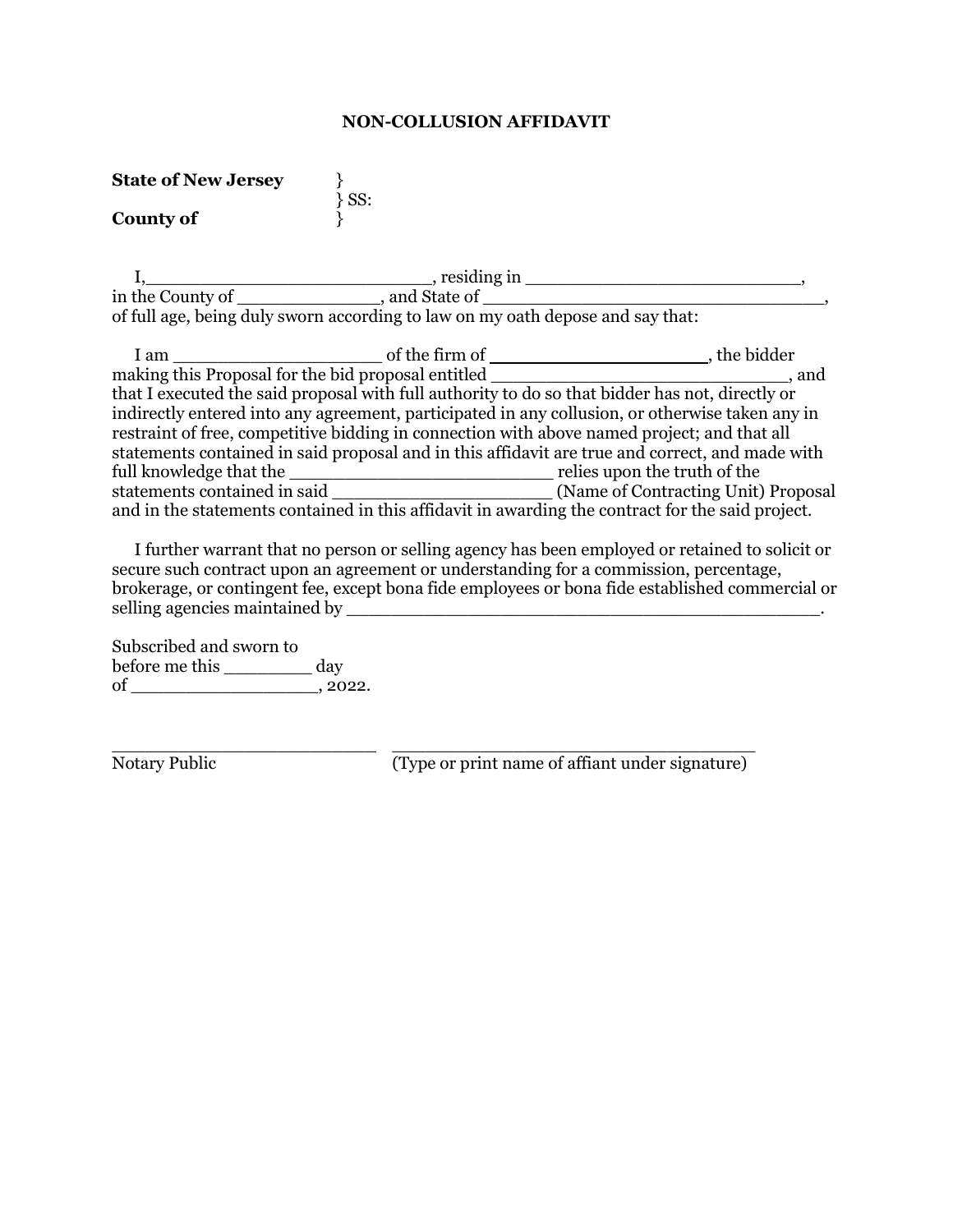# STOCKHOLDER DISCLOSURE CERTIFICATION

| I hereby certify that the list below contains the names and home addresses<br>of all stockholders holding 10% or more of the issued and outstanding stock of the undersigned. |
|-------------------------------------------------------------------------------------------------------------------------------------------------------------------------------|
| I hereby certify that the list below contains the names and home addresses of all<br>stockholders holding 10% or more of the issued and outstanding stock of the undersigned. |
| Partnership _______Corporation __________Sole Proprietorship _______LLC                                                                                                       |
| PLEASE CHECK APPROPRIATE BOXES ABOVE AND SIGN BELOW                                                                                                                           |
|                                                                                                                                                                               |
| Name:<br>Home Address:                                                                                                                                                        |
|                                                                                                                                                                               |
|                                                                                                                                                                               |
| THIS STATEMENT JUST BE INCLUDED WITH BID SUBMISSION                                                                                                                           |
| (Affiant)<br>$(D_{\text{rint}}$ name $\ell_{\tau}$ title of affiant)                                                                                                          |
|                                                                                                                                                                               |

(Print name & title of affiant)

(Notary Public)

My Commission Expires (Corporate Seal)

\_\_\_\_\_\_\_\_\_\_\_\_\_\_\_\_\_\_\_\_\_\_\_\_\_\_\_\_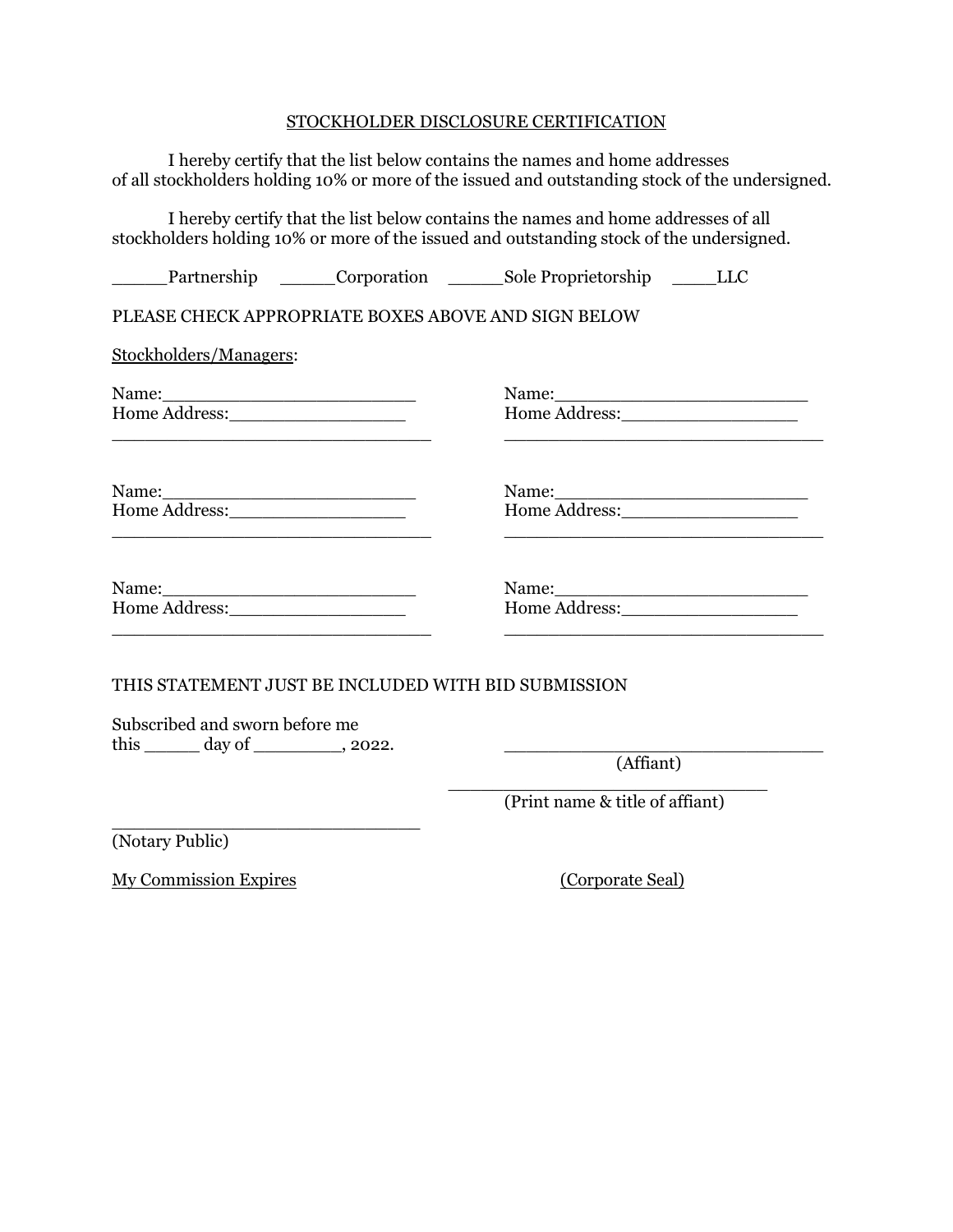# APPENDIX B

## LEASE AGREEMENT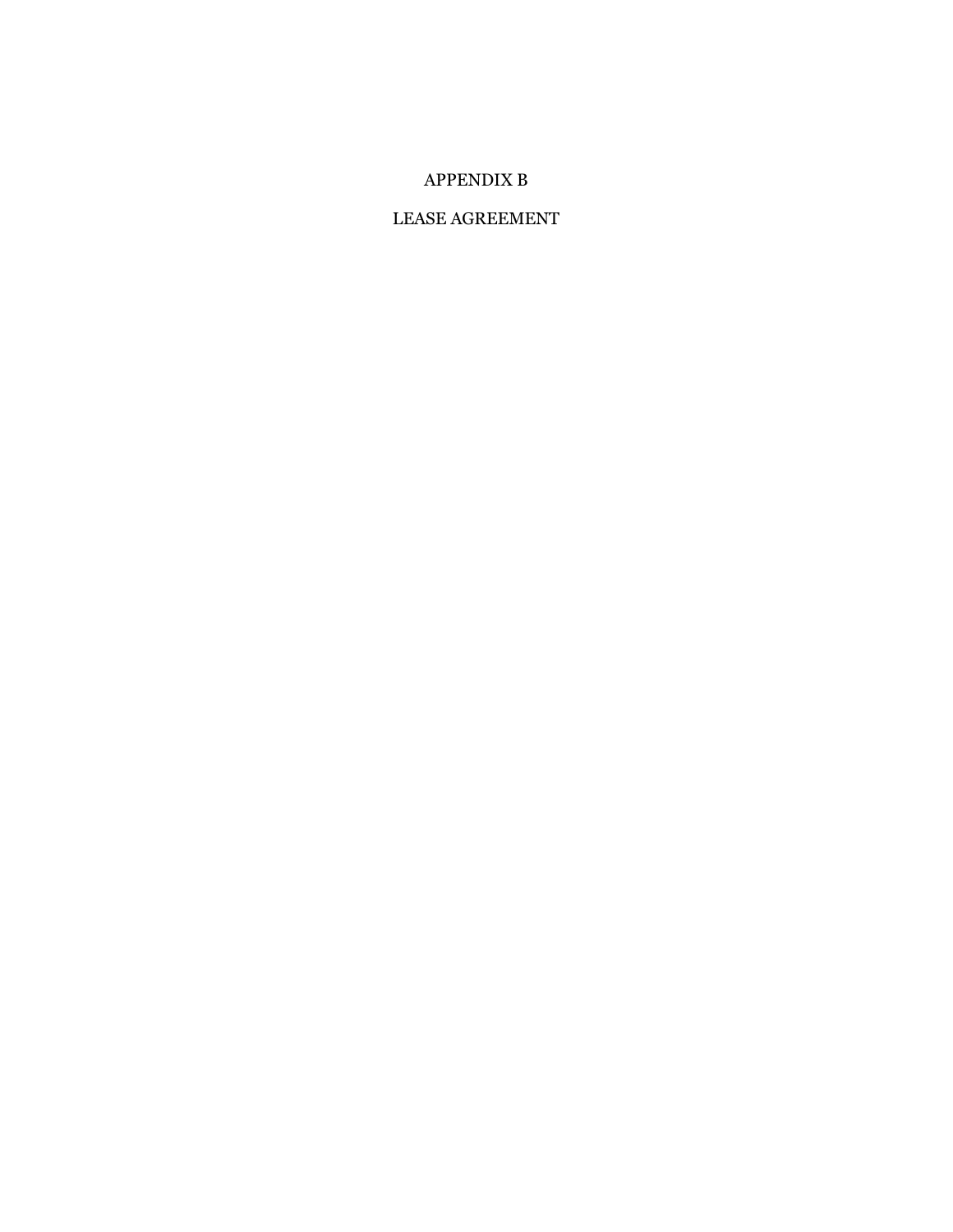## **LEASE AGREEMENT COMMUNICATIONS SITE/ EXISTING WATER TANK**

**THIS AGREEMENT** entered into as of this day of , by and between the Borough of Beachwood, 1600 Pinewald Road, Beachwood, N.J. 08722 ("Landlord") and with its principal office at ("Lessee").

For good and valuable consideration the receipt and sufficiency of which is hereby acknowledged, the parties agree as follows:

## 1. Premises:

Landlord is the owner of the real property upon which a water tank is located at 67 Locker Street, Block 2.20, Lot 1 on the Official Tax Map of the Borough of Beachwood.

## **2. Leased Premises:**

The Landlord desires to lease to Lessee and Lessee desires to lease from Landlord, a portion of the Premises ("Leased Premises") as described in Exhibit A in order to operate and maintain certain communications equipment, on the terms and conditions set forth below. The Leased Premises shall include a location for installation of wireless communications antenna array and associated cabling on Landlord's existing water tank together with space at the base of such tank as shown on Exhibit A, LE-3 for an equipment shelter, its entrance pad and space on Premises for running of utilities lines, transmission lines, other cables and all necessary appurtenances, including out limitation generators and fuel storage tanks (being collectively referred to herein as "Antenna Facilities") as more specifically described in Exhibit A. In connection therewith Lessee has the right to do all work necessary for preparing, maintaining and altering Leased Premises for Lessee's business operations and for installing, removing, replacing and modifying a personal communications service system facility. All of Lessee's instruction and installation work shall be performed at Lessee's sole cost and expense and in a good and workmanlike manner. Lessee shall pay for the electricity and any of the utilities it consumes in its operations. If permitted by the local utility company servicing the Leased Premises, Lessee shall furnish and install its own electrical meter at the Leased Premises for the measurement of electric power used by Lessee's installation. If however, the local utility company will not permit Lessee's own meter, then Lessee shall be permitted to install its own sub-meter at the Leased Premises for the measurement of electric power used by Lessee's installation and Lessee shall pay for such power consumption thirty (30) days after receipt of invoice from Landlord indicating the usage amount.

Landlord makes no representations regarding the availability of utilities at the Leasehold Premises.

## **3. Co-location:**

It is the intent of the parties that this Lease Agreement is a non-exclusive agreement which anticipates utilization of the water tank by other Lessees for wireless communication purposes. The Lessee's operation should occur to the greatest degree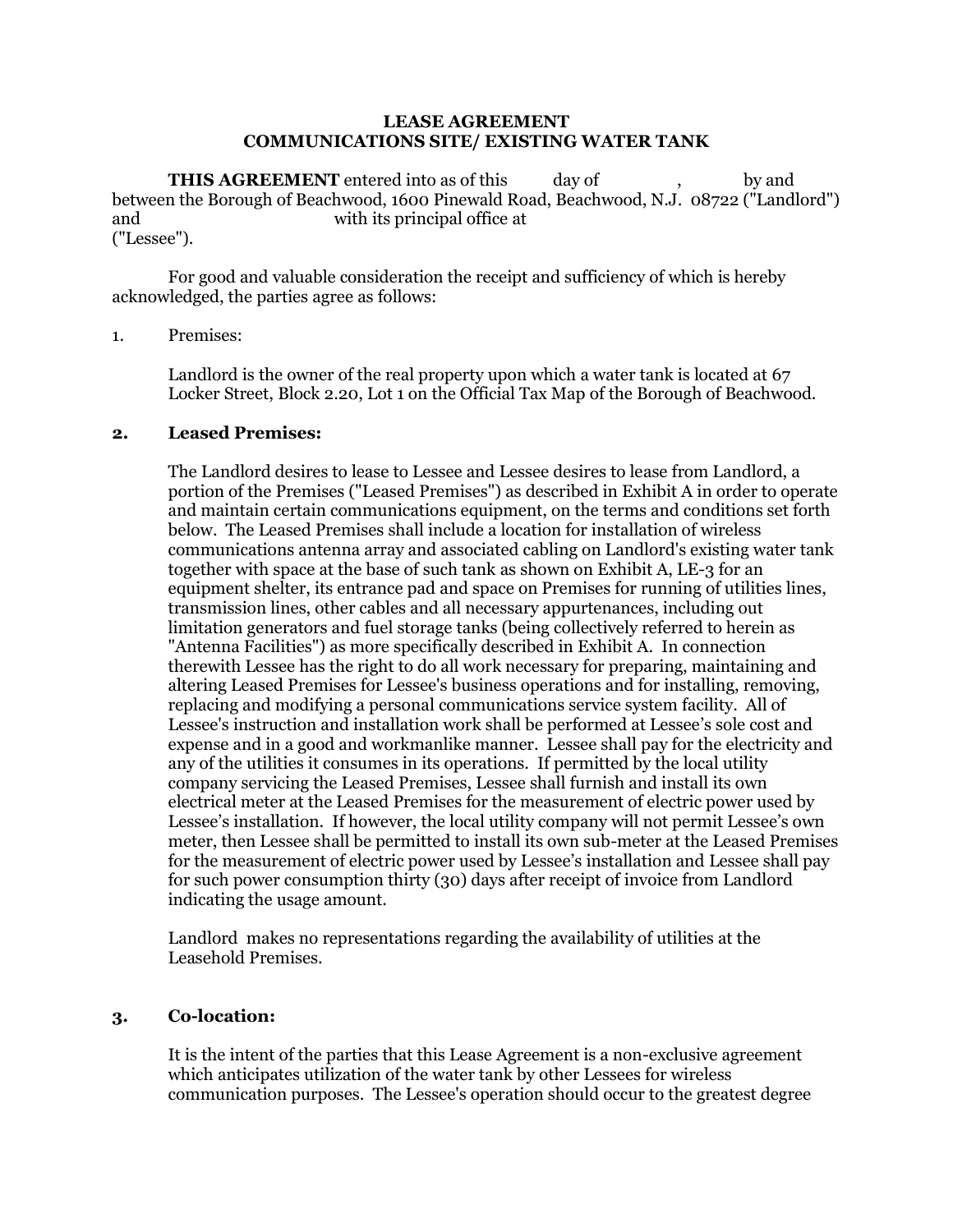possible so as not to interfere with other users on the premises. Likewise, the Lessee's use of the Leased Premises shall not interfere with the principal use of the Premises by the Landlord for water tank purposes. The Landlord will not permit the installation of any future equipment which results in technical interference problems with the Lessee's or other Lessees then existing equipment. The Landlord will not be responsible for any expense due to interruption of communication service.

# **4. Term:**

A. This Agreement is for a term of five (5) years commencing on the first day of the month following the issuance to the Lessee of all necessary governmental approvals, including a building permit ("Commencement Date") and terminating on the fifth anniversary of the Commencement Date (the "Term") unless otherwise terminated as provided for herein.

This Agreement may be extended by the Lessee at Lessee's option for four (4) additional five (5) year period. This Agreement will be automatically renewed for four (4) additional terms of five (5) years each, (each a "Renewal Term") unless Lessee provides Landlord notice of intention not to renew not less than ninety (90) days prior to the expiration of the Term or any Renewal Term. The rent payment shall increase annually on each anniversary of the Commencement Date to an amount which shall be equal to the greater of; (i) one hundred three (103%) percent of the prior year's annual rent; or (ii) the rent that is calculated in accordance with the following formula:

Renewal Rent  $=$  (Current Rent)+((IR IL)/IL X Current Rent)

Definitions:

IR is the Consumer Price Index for the month which is three (3) months immediately preceding the month in which the second year and each succeeding year commence.

IL is the Consumer Price Index for the month which is the same month as the IR index published twelve (12) months earlier than the IR index.

"Consumer Price Index" shall mean the Consumer Price Index published by the Bureau of Labor Statistics of the United States Department of Labor for Urban Wage Earners and Clerical Workers for All Items (CPI W) U.S. City average or shall mean the successor thereto. In the event the Consumer Price Index is converted to a different standard reference base or otherwise revised, the determination of the rent for the second year and each succeeding year shall be made with the use of such conversion factor, formula or table for converting the Consumer Price Index as may be published by the Bureau of Labor Statistics, or if the Bureau should fail to publish the same, then with the use of such conversion factor, formula or table for converting the Consumer Price Index as may be published by any nationally recognized publisher of similar statistical information. If the Consumer Price Index ceases to be published and there is no successor thereto, such other index as Landlord and Lessee may agree upon shall be substituted for the Consumer Price Index, and if they are unable to agree, then such matter shall be submitted to arbitration in accordance with the then existing commercial rules of arbitration of the American Arbitration Association at the American Arbitration Association office nearest the Lessee.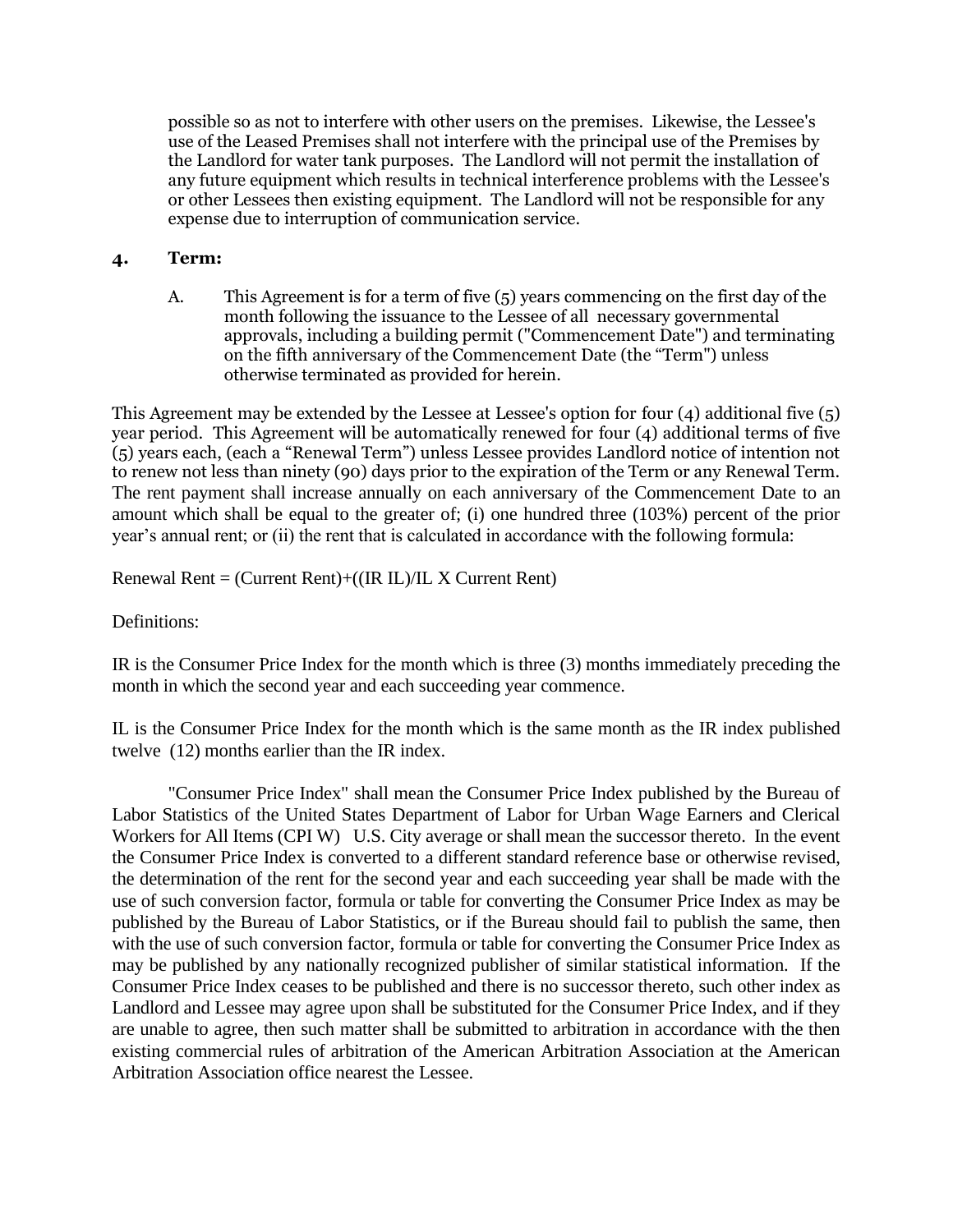## B. INTENTIONALLY OMITTED

- C. Upon termination of the Agreement, all equipment shall be removed and the Leased Premises and water tank restored to the original condition, ordinary wear and tear excepted. Upon completion of the Leased Premises and water tank restoration to the Landlord's satisfaction, the performance guarantee will be returned to the Lessee.
- D. Lessee hereby agrees to supply to Landlord a performance guarantee in the amount of Ten Thousand and 00/100 Dollars (\$10,000.00), ("Performance Guarantee"), for the sole purpose of assuring Lessee's faithful performance in the removal of Antenna Facilities as required under provision C above. If Lessee fails to remove the Antenna Facilities within sixty (60) days of the termination of this Agreement, Landlord shall notify Lessee in writing that Landlord will remove the Antenna Facilities and store the same at Lessee's expense. Failure by Lessee to remove Antenna Facilities from storage and to reimburse Landlord for any and all reasonable costs associated with such removal and storage ("Costs"), within sixty (60) days of removal of the Antenna Facilities, will result in Antenna Facilities being deemed abandoned and title of same will revert to Landlord. If Lessee fails to reimburse Landlord for Costs, Landlord may use the proceeds from the Performance Guarantee for Costs. Lessee will have no further responsibility or incur any further costs from the time Antenna Facilities are deemed abandoned.

# **5. Rent:**

Lessee shall pay Landlord as annual rent for the premises the sum of \$ annually. Lessee shall pay the Landlord the base rent monthly starting on the Commencement Date, monthly thereafter on the first day of each month.

# **6. Installation of Equipment and Facilities:**

- A. Lessee shall have the right at its sole cost and expense to install, operate and maintain on the Leased Premises, in accordance with good engineering practices and with all applicable FCC Rules and Regulations the Antenna Facilities, equipment, equipment shelter, utility lines, transmission lines and all necessary appurtenances thereto.
- B. Lessee shall submit copies of the site plan and specifications to the Landlord for prior approval, which approval will not be unreasonably withheld or conditioned. The Lessee shall be required to supply a specific plan concerning the installation methods for the cables, antennas and shielding device. The plan shall specifically indicate and include shrouding of the tank leg and appropriate procedures that will be taken to ensure that the project is carried out in the least destructive and one which protects the safety and integrity of the area and neighboring properties. If the Landlord does not provide such approval or request for changes within fifteen (15) business days, Lessor shall be deemed to approve the plans. Landlord shall not be entitled to receive any additional consideration in exchange for giving its approval of Lessee's plans. Any damage done to the premises and/or the water tank during installation and/or during operation by Lessee shall be repaired and replaced within thirty (30) days of written notice of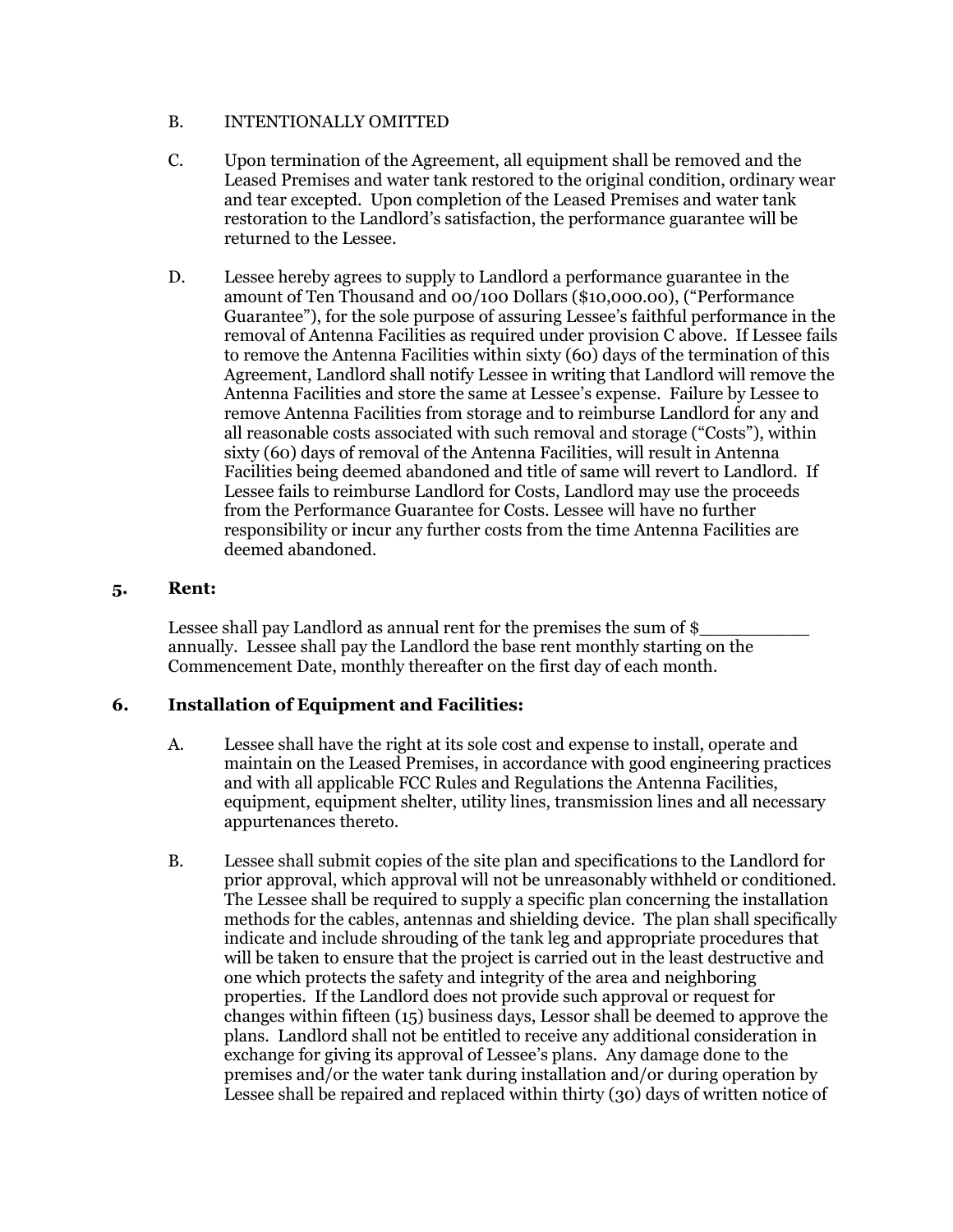said damage at Lessee's expense and to Landlord's sole satisfaction. There shall be a thirty (30) day extension of time for repair and replacement if Lessee is diligently pursuing the work.

C. Bidders may contact the borough clerk to arrange for inspection of the site and to satisfy themselves of its suitability for its proposed use.

The Borough and the successful bidder shall coordinate their efforts jointly to have the successful bidder complete any connections or mounts to the tank and structure for its antenna and co axle cables prior to the actual painting of the tower and tank structure. After completion of the painting the successful bidder will attach the antennas and cables to said connections. The Borough acknowledges that is important to Lessee to complete its equipment installation without material delay, and, accordingly, the Borough agrees that it will complete the rehabilitation and painting work as quickly as reasonably possible under all the circumstances.

There will be no additional compensation or reduction in rent to the successful bidder for said coordination of effort.

# **7. Compliance with Statutes, Regulations and Approvals.**

Lessee shall erect, maintain and operate its Antenna Facilities in accordance with applicable industry standards, state statutes, ordinances, rules and regulations now in effect or that hereafter may be issued by the Federal Communications Commission ("FCC") or any governing bodies with jurisdiction.

If the Lessee is unable, after diligent effort, to obtain its necessary governmental permits, then this Agreement may canceled by either party without further obligation.

## **8. Maintenance.**

- A. Lessee shall, at its own expense, maintain any equipment on or attached to the Leased Premises in a safe condition, in good repair and in a manner suitable to Landlord.
- B. Lessee shall have sole responsibility for the maintenance, repair and security of its equipment, personal property, Antenna Facilities, and leasehold improvements, and shall keep the same in good repair and condition during the Agreement term.
- C. Lessee will not leave debris at the Leased Premises nor create a condition at the Leased Premises which is of a dangerous, noxious or offensive nature or which is hazardous or creates undue vibration, heat, noise or interference.

## **9. Leased Premises Access.**

Lessee shall be allowed access to the Leased Premises 24 hours per day, 7 days a week. Landlord shall be allowed access to the Leased Premises 24 hours per day, 7 days a week provided that except in the event of an emergency Landlord shall give Lessee a minimum of twenty four (24) hours advanced notice of Landlord's intent to access the Leased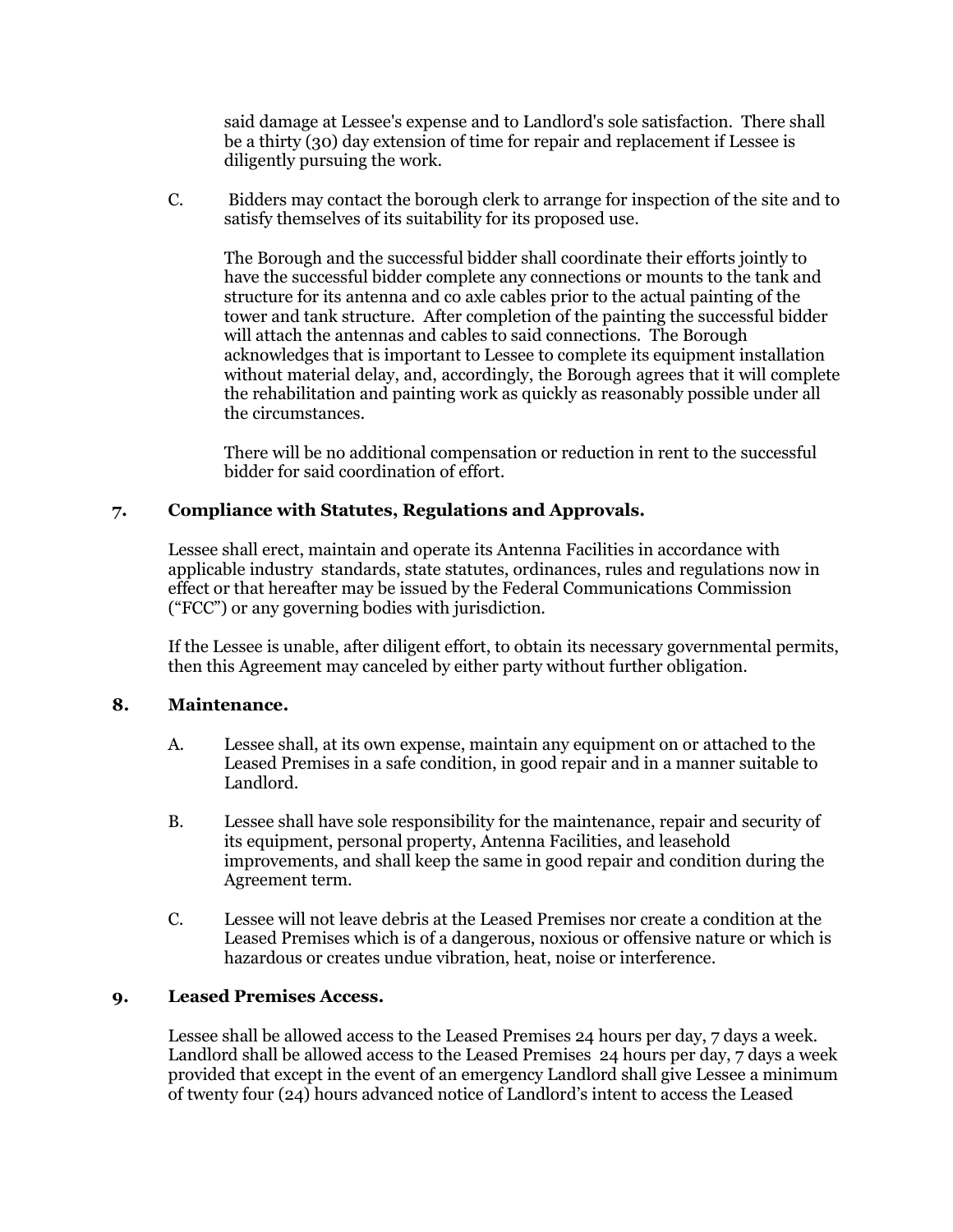Premises and except in the event of an emergency Landlord shall not be entitled to access Lessee's equipment shelter.

## **10. Taxes.**

- A. Lessee shall pay all real and personal property taxes (or payments in lieu of taxes) and assessments for the Leased Premises, if any, which become due and payable during the term of this Agreement as a direct result of Lessee's use of the Leased Premises. All such payments shall be made, and evidence of all such payments shall be provided to Landlord, at least ten (10) days prior to the delinquency date of the payment provided that Landlord gives Lessee notice that such taxes are due at least thirty (30) days prior to this due date. Lessee shall pay all taxes on its personal property on the Leased Premises.
- B. The Lessee shall have the right to file an appeal in a court of competent jurisdiction for any imposition of taxes imposed pursuant to this paragraph. If any increase to Landlord's real property taxes is the direct result of Lessee's improvements on the Premises, then Lessee shall reimburse the Landlord that proportionate share of such tax increase provided that as a condition of Lessee's obligation to pay such tax increases that: (i) that Landlord provide to Lessee the documentation from the taxing authority, reasonably acceptable to Lessee, indicating that the increase is due to Lessee's improvements, and (ii) that Landlord file a timely protest with the appropriate taxing authority, and consent to Lessee's intervention and prosecution of the same (the cost of such appeal to be borne by the parties on a pro rata basis).

Landlord and Lessee shall cooperate with each other in the protest of any such assessment by (i) providing each other with information regarding the relative valuation of their property, and (ii) allowing each other to participate in any proceeding related to the tax protest.

Nothing in this paragraph shall be construed as limiting either party's right to contest, appeal or challenge any tax assessment.

C. Lessee shall indemnify Landlord from any and all liability, obligation, damages, penalties, claims, liens, costs, charges, losses and expenses (including, without limitation, reasonable fees and expenses of attorneys, expert witnesses and consultants), which may be imposed upon, incurred by or be asserted against Lessee in relation to the taxes owed or assessed against Lessee pursuant to provision10A above, due to Lessee=s installation on the Leased Premises.

# **11. Assignment and Subletting.**

Lessee may assign, or otherwise transfer all or any part of its interest in this Agreement or in the Leased Premises only with the prior written consent of Landlord; provided, however, that Lessee may assign its interest without the prior written consent of the Landlord to its parent company, any subsidiary or affiliate of it or its parent company or to any successor-in-interest or entity acquiring fifty-one percent (51%) or more of its stock or assets within the relevant market, as established by the FCC, subject to any financing entity's interest, if any, in this Agreement as set forth herein. Landlord may assign this Agreement upon written notice to Lessee, subject to the assignee assuming all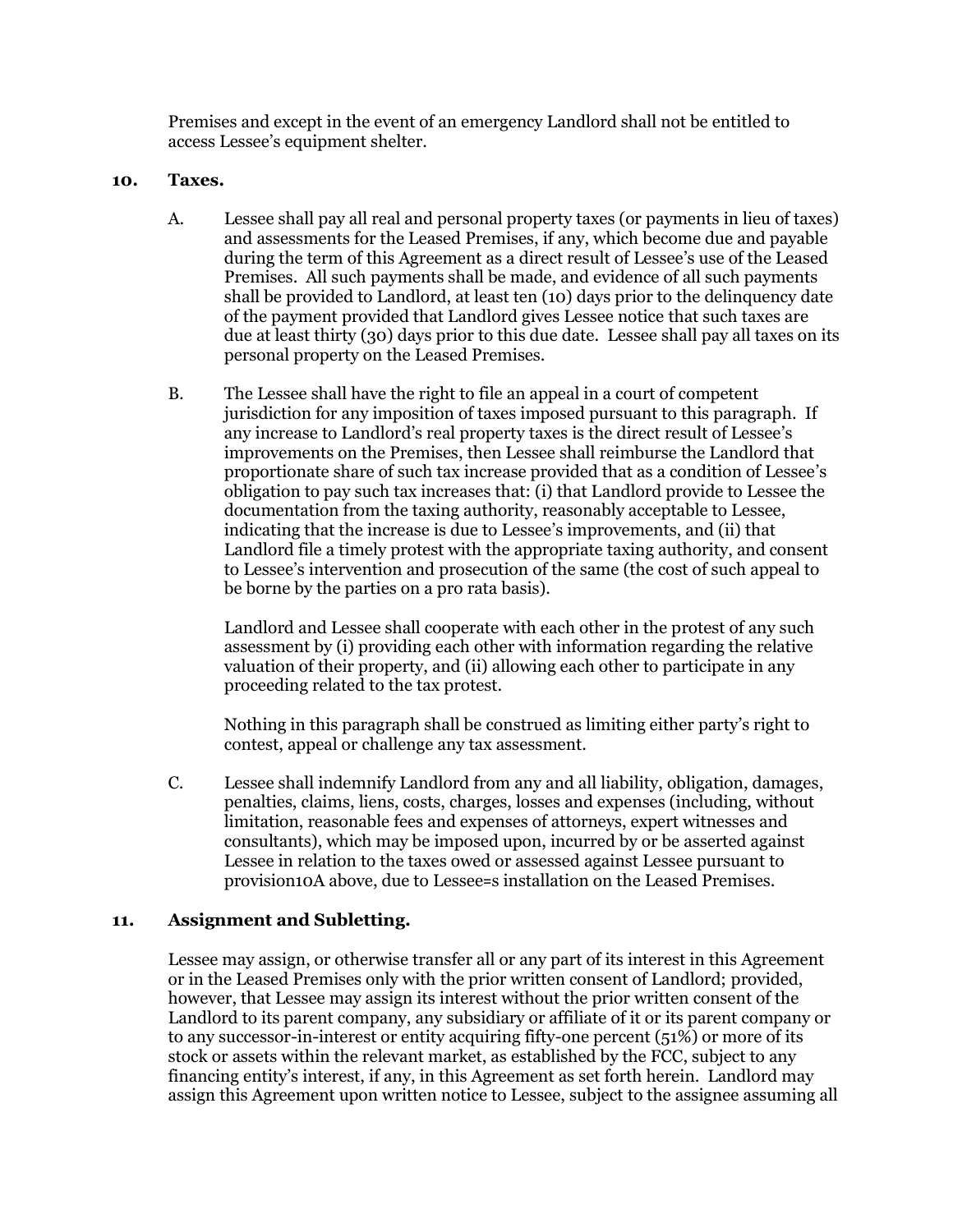of Lessor's obligations herein, including but not limited to, those set forth in Paragraph 13 below. Notwithstanding anything to the contrary contained in this Agreement, Lessee may assign mortgage, pledge, hypothecate or otherwise transfer without consent its interest in this Agreement to any financing entity, or agent on behalf of any financing entity to whom Lessee (i) has obligations for borrowed money or in respect of guaranties thereof, (ii) has obligations evidenced by bonds, debentures, notes or similar instruments, or (iii) has obligations under or with respect to letters of credit, bankers acceptances and similar facilities or in respect of guaranties thereof.

# **12. Marking and Lighting Requirements.**

Lessee shall be responsible for compliance with all marking and lighting requirements of the Federal Aviation ministration ("FAA") and the FCC as a direct result of Lessee's use the Leased Premises.

# **13. Waiver of Landlord's Lien.**

- A. Landlord waives any lien rights it may have concerning the Lessee Facilities which are deemed Lessee's personal property and not fixtures, and Lessee has the right to remove the same at any time without Landlord's consent.
- B. Landlord acknowledges that Lessee may enter into a financing arrangement including promissory notes and financial and security agreements for the financing of the Lessee Facilities (the "Collateral") with a third party financing entity (and may in the future enter into additional financing arrangements with other financing entities). In connection therewith, Landlord (i) consents to the installation of the Collateral; (ii) disclaims any interest in the Collateral, as fixtures or otherwise; and (iii) agrees that the Collateral shall be exempt from execution, foreclosure, sale, levy, attachment, or distress for any Rent due or to become due and that such Collateral may be removed at any time without recourse to legal proceedings.

# **14. Default and Landlord's Remedies.**

In the event there is a default by the Lessee with respect to the provisions of this Agreement or its obligations under it, including the payment of rent, the Landlord shall give Lessee written notice of such default. After receipt of such written notice of such default, the Lessee shall have fifteen (15) days in which to cure any monetary default, provided and thirty (30) days in which to cure any non-monetary default, provided the Lessee shall have such extended period as may be required beyond the thirty (30) days and the Lessee commences the cure within the thirty (30) day period and thereafter continuously and diligently pursues the cure to completion. The Landlord may not maintain any action or effect any remedies for default against the Lessee unless and until the Lessee has failed to cure the same within the time periods provided in this paragraph.

# **15. Termination.**

This Agreement may be terminated without further liability on thirty (30) days prior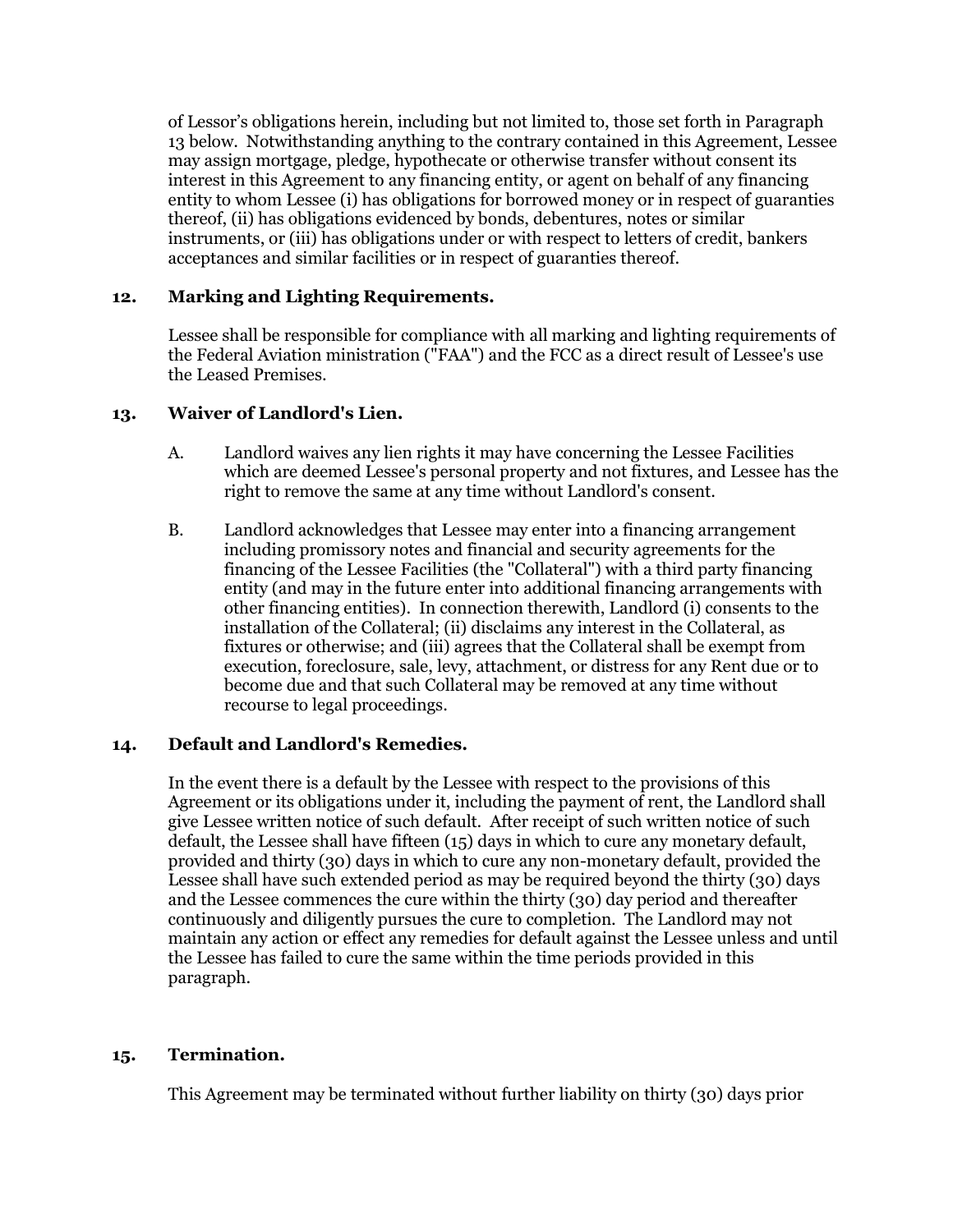written notice as follows: (i) by either party upon a default of any covenant or term hereof by the other party, which default is not cured within thirty (30) days of receipt of written notice of default, provided that the grace period for any monetary default is fifteen (15) days from receipt of notice; or (ii) by Lessee if it does obtain or maintain any license, permit or other approval necessary for the construction and operation of the Antenna Facilities; or (iii) by Lessee if Lessee is unable to occupy and utilize the Leased Premises due to an action of the FCC, including without limitation, a take back of channels or change in frequencies; or (iv) by Lessee if Lessee determines that the Leased Premises are not appropriate for its operations for economic or technological reasons, including, without limitation, signal interference. Lessee shall notify the Borough of its intent to terminate pursuant to this paragraph, and in the cast of termination pursuant to paragraph (iv) above and shall pay to the Borough the balance of the current year's rent with Landlord receiving a minimum of six (6) month's rental from said termination notice.

## **16. Alteration, Damage or Destruction**.

If the Tank or any portion thereof are altered, destroyed demolished or damaged so as to materially hinder effective use of the Antenna Facilities through no fault or negligence of Lessee, Lessee may elect to terminate this Agreement upon thirty (30) days written notice to Landlord. In such event, Lessee shall promptly remove the Antenna Facilities from the Leased Premises and shall repair such damage as caused by such removal. This Agreement (and Lessee' s obligation to pay rent) shall terminate upon Lessee's fulfillment of the obligations set forth in the preceding sentence at which termination Lessee shall be entitled to the reimbursement of any Rent prepaid by Lessee. Landlord shall have no obligation to repair any damage to any portion of the Leased Premises, unless caused by Landlord, its employees, agents or contractors. In which event Landlord shall be obligated to repair the Leased Premises if Lessee has not elected to terminate this Agreement. In addition to, and not by way of limitation of the foregoing right, Lessee shall have the option of installing a Cell on Wheels or other temporary structure at a mutually acceptable location on the tank site, until such time as the tower is re-erected, as long as the COW or other temporary structure will not interfere with the tower reconstruction.

# **17. Indemnity.**

Landlord and Lessee each indemnifies the other against and holds the other harmless from any and all costs (including reasonable attorneys' fees) and claims of liability or loss which arise out of the ownership, use and/or occupancy of the Site by the indemnifying party. This indemnity does not apply to the extent that any such claims arise from the negligence or intentional misconduct of the indemnified party. The indemnity obligations under this Paragraph will survive termination of this Agreement.

## **18. Insurance.**

The Lessee shall purchase at its own expense and maintain for the duration of this Agreement such insurance as will protect it and the Landlord from claims set forth below which may arise out of the Lessee's operations under the Agreement, whether such operations be by itself or by anyone directly or indirectly employed by Lessee or by anyone for whose acts any of them may be liable. Such insurance shall be issued by a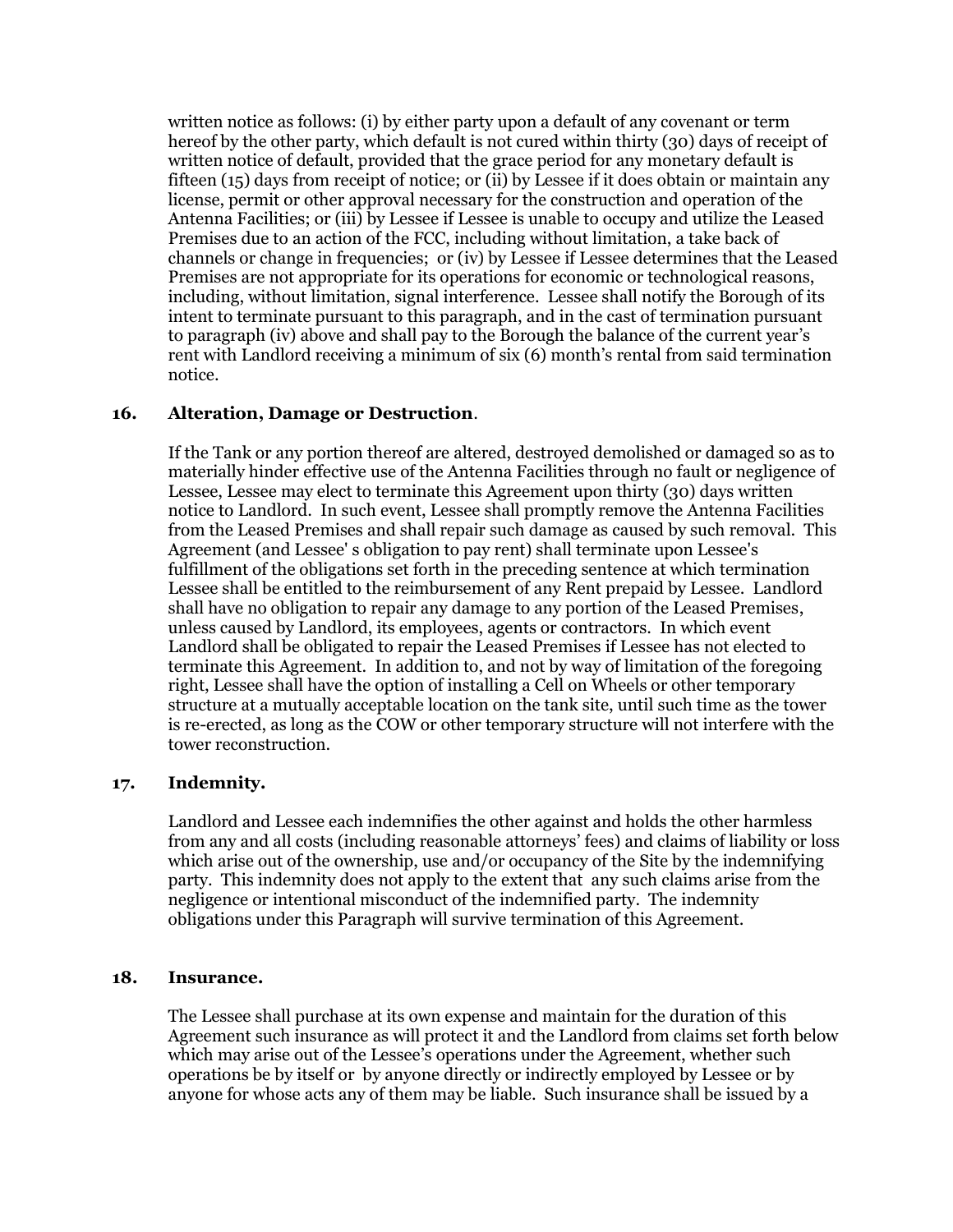company or companies licensed to do business in the State of New Jersey.

- A. Claims under workers compensation, disability benefit and other similar employee benefit acts;
- B. Claims for damages because of bodily injury, occupational sickness or disease, or death of any person other than his employees;
- C. Claims for damages because of bodily injury, sickness or disease, or death of any person other than his employees;
- D. Claims for damages insured by usual personal injury liability coverage which are sustained: (1) by any person as a result of an offense directly or indirectly related to the employment of such person by the contractor, or (2) by any other person;
- E. Claims for damages, other than to the work itself because of injury to or destruction of tangible property, including loss of use resulting therefrom; and
- F. Claims for damages because of bodily injury or death of any person or property damage arising out of the ownership, maintenance or use of any motor vehicle.

The Landlord shall be named as an additional insured on all general and automobile liability insurance policies. Said liability policies shall contain a clause stating that they shall be primary insurance, notwithstanding any insurance maintained by the Landlord, related to Lessee operations

Workers compensation and employers liability coverage as required by New Jersey law shall be provided.

Liability insurance shall be on a comprehensive form or on a commercial general form and shall be written on an occurrence basis (policy shall not be a claims-made basis). Policies shall be written on an ISO (Insurance Services Office) recommended form or better, or a substantial equivalent. It shall include:

Leased Premises- Operations Products-Completed Operations Contractual Independent Contractors Personal Injury Third Party Property Damage

Limits shall be not less than \$1,000,000 combined single limit and not less than \$2,000,000 in the aggregate. Automobile liability insurance shall include owned, nonowned and hired vehicle coverage. Limits shall be not less than \$1,000,000 combined single limit.

If by the terms of the Lessee's insurance mandatory deductibles are required, the Lessee shall be responsible for payment of said deductibles.

All policies shall contain a cancellation clause stating that should said policy be canceled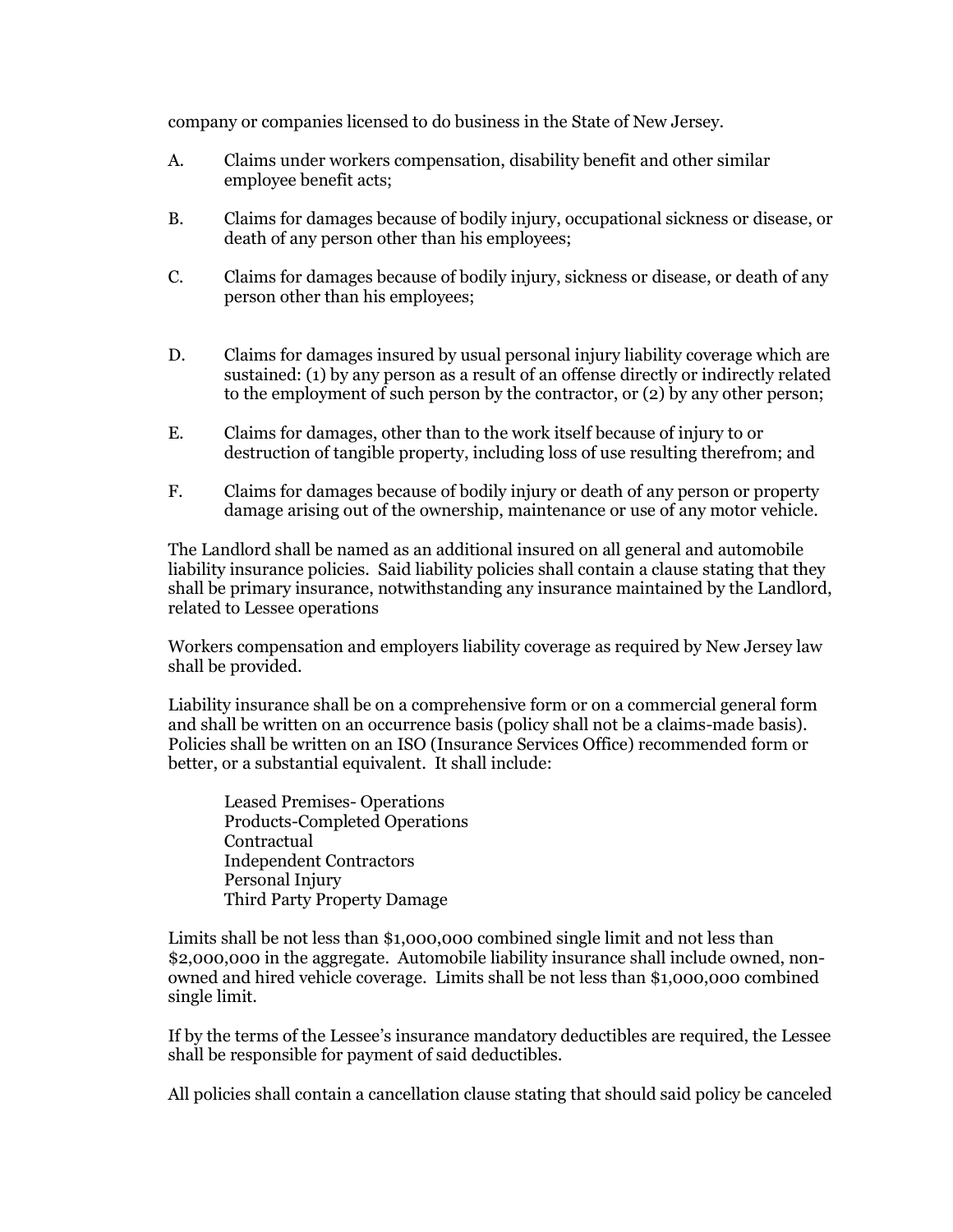before the expiration date thereof, the issuing company shall mail thirty (30) days written notice to the Landlord, provided that ten (10) days written notice shall apply to cancellation due to non-payment of premium. Notice shall be mailed by regular mail .

At Landlord's request, the Lessee shall file with the Landlord a certificate of insurance setting forth compliance with this Agreement.

If any agreement of insurance shall contain an "Aggregate Limit of Liability" or a "General Aggregate", a statement shall be provided to the Landlord at the inception and for the duration of this contract that there is a \$2,000,000 aggregate for this location, which aggregate shall remain unchanged.

# **19. Hazardous Substance Indemnification.**

Landlord represents that it has no knowledge of any substance, chemical or waste (collectively, substance) on the Site that is identified as hazardous, toxic or dangerous in any applicable federal, state or local law or regulation. Landlord or Lessee will not introduce or use any such substance on the Site in violation of any applicable law. Landlord and Lessee each agree to defend, indemnify and hold harmless the other and the other's partners, affiliates, agents and employees against any and all losses, liabilities, claims and/or costs (including reasonable attorneys' fees and costs) arising from any breach of any representation, warranty or agreement contained in this paragraph.

## **20. Subordination to Mortgage.**

Any mortgage now or subsequently placed upon any property of which the Leased Premises are a part shall be deemed to be prior in time and senior to the rights of the Lessee under Agreement. Lessee subordinates all of its interest in the leasehold estate created by this Agreement to the lien of any such mortgage. Lessee shall, at Landlord's request, execute any additional documents necessary to indicate this, provided that each holder of such mortgage furnishes to Lessee a non-disturbance instrument in the form reasonably acceptable to all parties whereby the holder of such mortgage agrees to recognize this Agreement and the rights of Lessee hereunder and not disturb the Lessee in its use and occupancy of the Leased Premises.

## **21. Acceptance of Premises.**

By taking possession of the Premises, Lessee accepts the premises in the condition existing as of the Commencement Date. Except as otherwise represented in this Agreement, Landlord makes no representation or warranty with respect to the condition of the Premises and Land shall not be liable for any latent or patent defect in the Premises.

## **22. Estoppel Certificate.**

Lessee shall, at any time and from time to time upon not less than thirty (30) days prior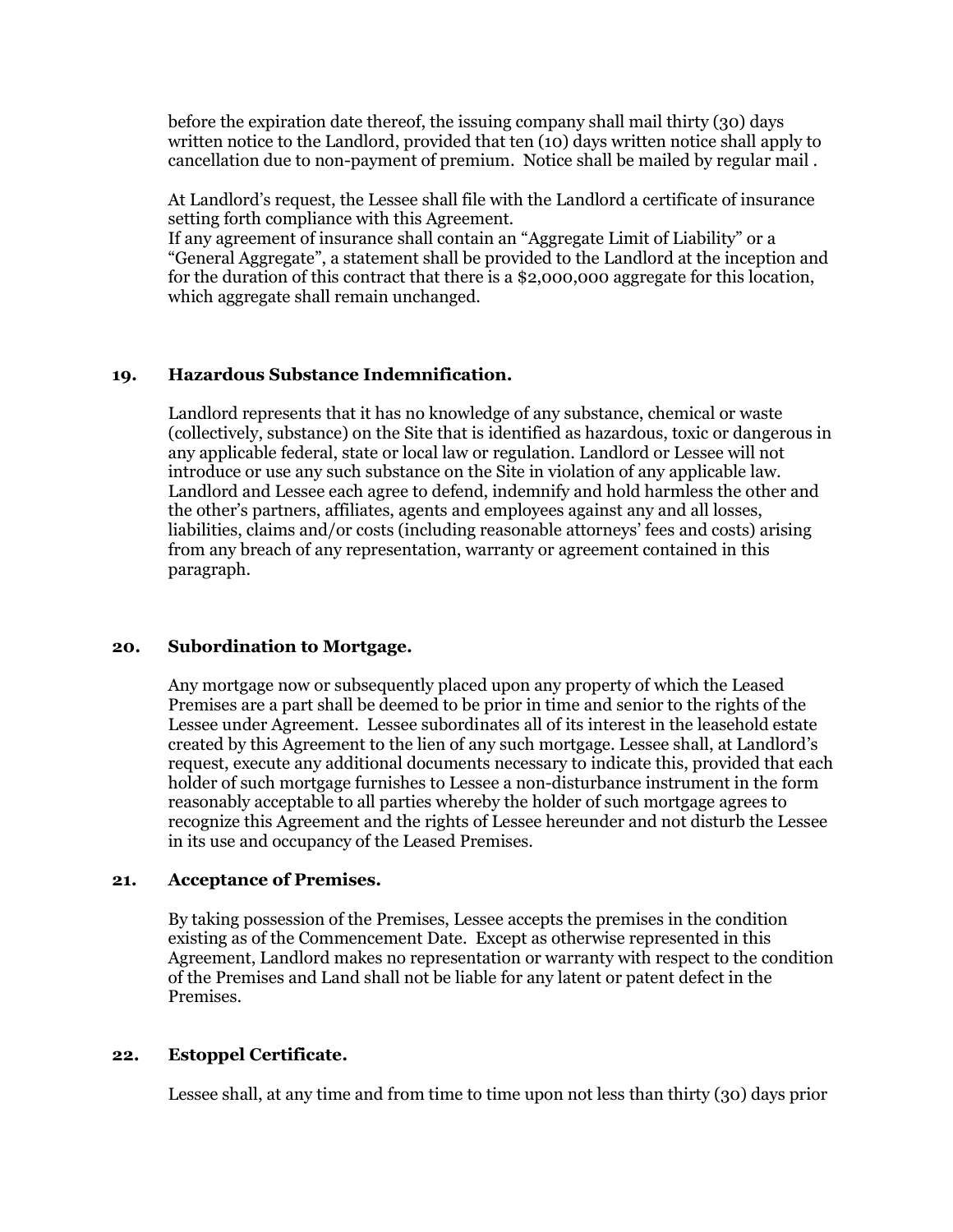request by Landlord, deliver to Landlord a statement in writing certifying that (a) the Agreement is unmodified and in full force (or if there have been modifications, that the Agreement is in full force as modified and identifying the modifications); (b) the dates to which rent and other charges have been paid; (c) so far as the person making the certificate knows, Landlord is not in default under any provisions of the Agreement; and (d) such other matters as Landlord may reasonably request.

## **23. Interference.**

Lessee agrees to have installed equipment of the type and frequency which will not cause measurable interference to Landlord, other current lessees of the premises or neighboring landowners. In the event Lessee's equipment causes such interference, and after Landlord has notified Lessee of such interference, Lessee will take all steps necessary to correct and eliminate the interference. Landlord agrees that Landlord and/or any other Lessees of the Premises who currently have or in the future take possession of Landlord's tank will be permitted to install only such radio equipment that is of the type and frequency which will not cause measurable interference to Lessee.

## **24. Tests and Construction.**

Lessee shall have the right at any time following the full execution of this Agreement to enter upon the Leased Premises for the purposes of making appropriate engineering and boundary surveys, inspections, soil test borings, other reasonably necessary tests and constructing the Antenna Facilities. In the event that Lessee is not satisfied with the results of any such tests in its sole discretion, Lessee shall have the right to terminate this Agreement on thirty (30) days written notice to Landlord. Upon Lessee' s request, Landlord agrees to provide promptly to Lessee copies of all plans, specifications, surveys and water tank maps for the Premises and the water tank. The water tank map shall include the elevation of all antennas on the water tank and the frequencies upon which each operates.

## **25. Notices.**

All notices, requests, demands, and other communications hereunder shall be in writing and shall be deemed given if personally delivered or mailed, certified mail, return receipt requested; to the following addresses:

| If to Landlord, to: | <b>Clerk</b><br>Borough of Beachwood<br>1600 Pinewald Road |
|---------------------|------------------------------------------------------------|
|                     | Beachwood, N.J. 08722                                      |

If to Lessee, to:

## **26. Successors and Assigns.**

This Agreement shall be binding upon and inure to the benefit of the parties, their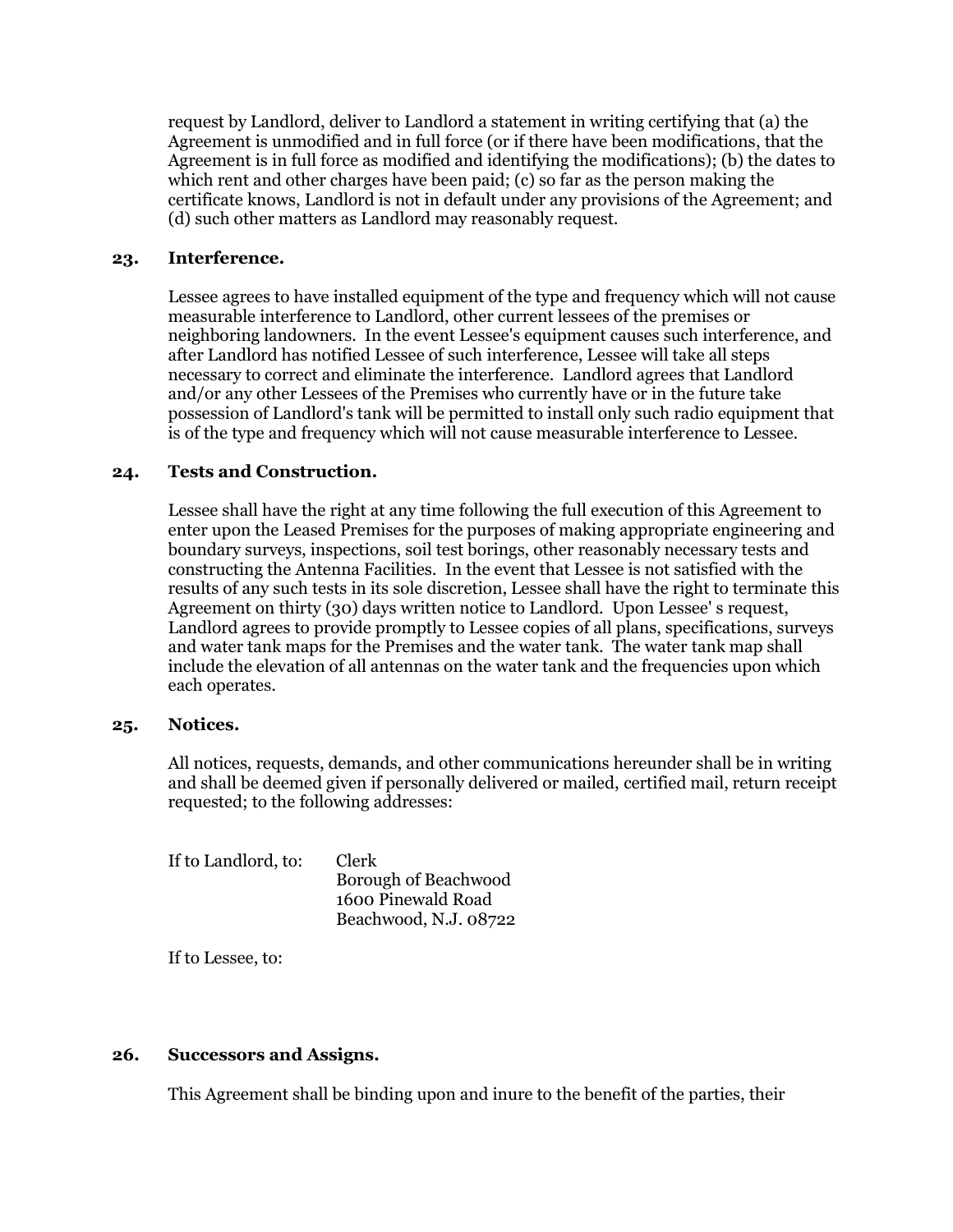respective successors, and assigns.

## **27. Non-Waiver.**

Failure of Landlord to insist on strict performance of any of the conditions, covenants, terms or provisions of this Agreement or to exercise any of its rights hereunder shall not waive such rights, but Landlord shall have the rights to enforce such rights at any time and take such action as might be lawful or authorized hereunder, either in law or equity. The receipt of any sum paid by Lessee to Landlord after a breach of this Agreement shall not be deemed a waiver of such breach unless expressly set forth in writing.

## **28. Miscellaneous.**

- A. Landlord and Lessee represent that each, respectively, has full right, power, and authority to execute this Agreement.
- B. This Agreement constitutes the entire agreement and understanding of the parties and supersedes all offers, negotiations, and other agreements of any kind. There are no representations or understandings of any kind not set forth herein. Any modification of or amendment to this Agreement must be in writing and executed by both parties.
- C. If requested by Lessee, Landlord agrees promptly to execute and deliver to Lessee a recordable Memorandum of this Agreement in the form of Exhibit B.
- D. This Agreement shall be construed in accordance with the laws of the State of New Jersey.
- E. If any term of this Agreement is found to be void or invalid, such invalidity shall not affect the remaining terms of this Agreement, which shall continue in full force and effect
- F. Landlord covenants and agrees with Lessee that upon Lessee paying the Rent and observing and performing all the terms, covenants and conditions on Lessee's part to be observed and performed, Lessee may peacefully and quietly enjoy the Premises.
- **29. One Time Fee**. As additional consideration for this Agreement, Lessee further agrees to pay Lessor the sum of Five Thousand Dollars (\$5,000.00), as additional rent, to offset Lessor's professional and staff costs associated with the necessary review of plans and specification, Lessor's inspections and other Lessor related activities. Such one-time fee shall be due and payable 90 days from the date of execution of this Agreement by the parties and which shall be non-refundable.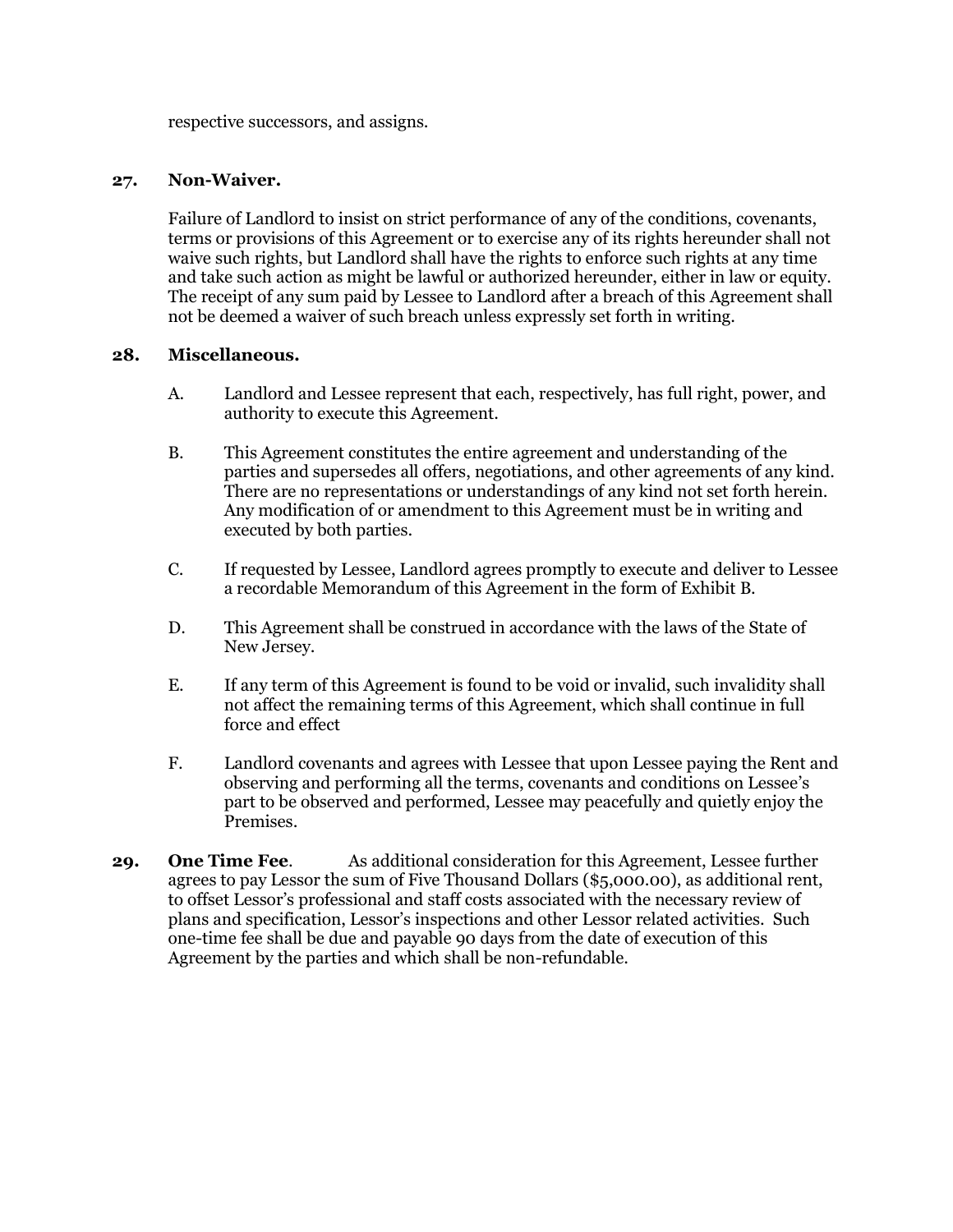This lease was executed as of the date first set forth above.

# LANDLORD:

Borough of Beachwood

By:\_\_\_\_\_\_\_\_\_\_\_\_\_\_\_\_\_\_\_\_\_\_\_\_\_\_\_\_\_\_\_\_\_\_\_\_\_\_

RONALD ROMA, Mayor

By:\_\_\_\_\_\_\_\_\_\_\_\_\_\_\_\_\_\_\_\_\_\_\_\_\_\_\_\_\_\_\_\_\_\_\_\_\_\_

Susan A. Minock, RMC ,Clerk

LESSEE:

By: \_\_\_\_\_\_\_\_\_\_\_\_\_\_\_\_\_\_\_\_\_\_\_\_\_\_\_\_\_\_\_\_\_\_\_\_\_\_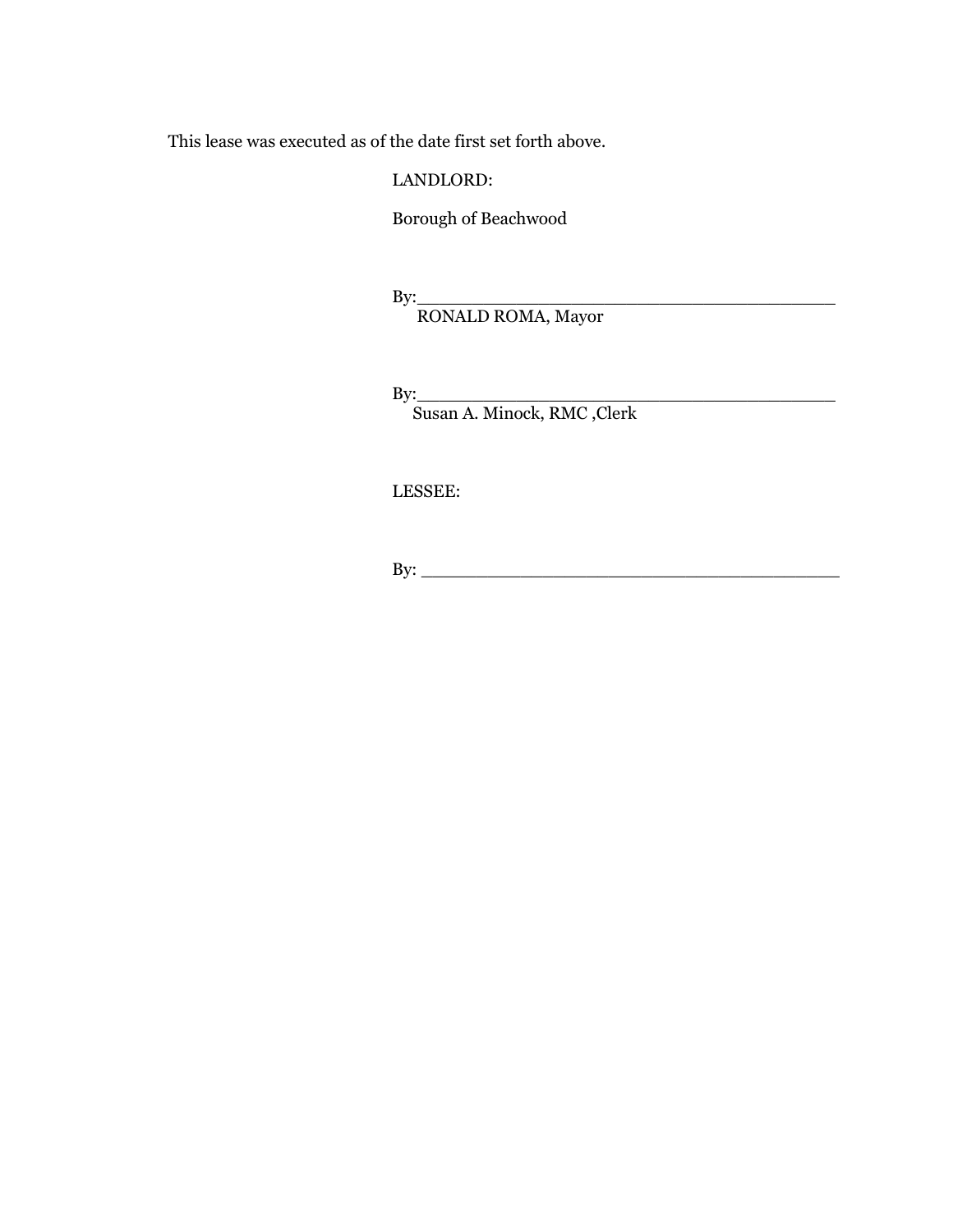# **EXHIBIT A**

## **Site Description**

Site situated in the Borough of Beachwood, County of Ocean, State of New Jersey commonly described as follows:

Beachwood Water Tank, Block 2.20, Lot 1, also known as 67 Locker Street on the Official Tax Map of the Borough of Beachwood.

Legal Description:

Sketch of Site:

**Note:**Landlord and Lessee may, at Lessee's option, replace this Exhibit with an exhibit setting forth the legal description of the property on which the Site is located and/or an as-built drawing depicting the Site.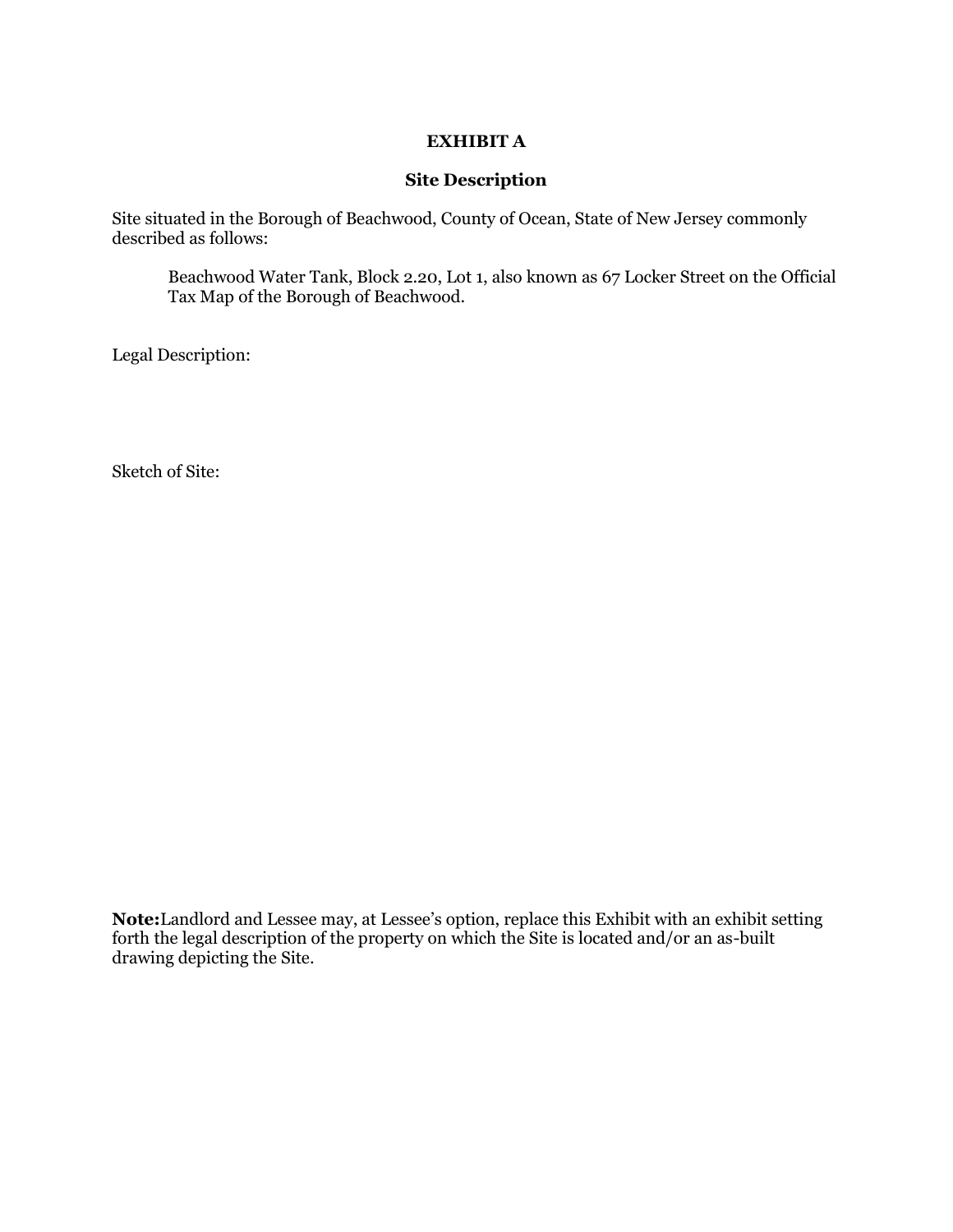# **EXHIBIT B**

## **Memorandum of Lease Agreement**

This memorandum evidences that a lease was made and entered into by written Lease Agreement dated \_\_\_\_\_\_\_\_\_\_\_\_\_\_, 2022, between Borough of Beachwood ("Landlord") and Such Agreement provides in part that Landlord leases to  $\frac{1}{\sqrt{2}}$  a certain site ("Site") located at 67 Locker Street, Block 2.20, Lot 1, Borough of Beachwood, County of Ocean, State of New Jersey, within the property of Landlord which is described in Exhibit A attached hereto, with grant of easement for unrestricted rights of access thereto and to electric and telephone facilities for a term of five (5) years commencing on \_\_\_\_\_\_\_\_\_\_\_\_\_\_\_\_\_\_\_, 2022 which term is subject to four (4) additional five (5) year extension periods by

IN WITNESS WHEREOF, the parties have executed this Memorandum as of the day and year first above written.

# **LANDLORD: Borough of Beachwood**

| By:                                              |                                     |
|--------------------------------------------------|-------------------------------------|
|                                                  | Attach Exhibit A - Site Description |
|                                                  |                                     |
| Address: 1600 Pinewald Road, Beachwood, NJ 08752 |                                     |
| LESSEE:                                          |                                     |
| By:                                              |                                     |
|                                                  |                                     |
| Title:                                           |                                     |
|                                                  |                                     |

Address: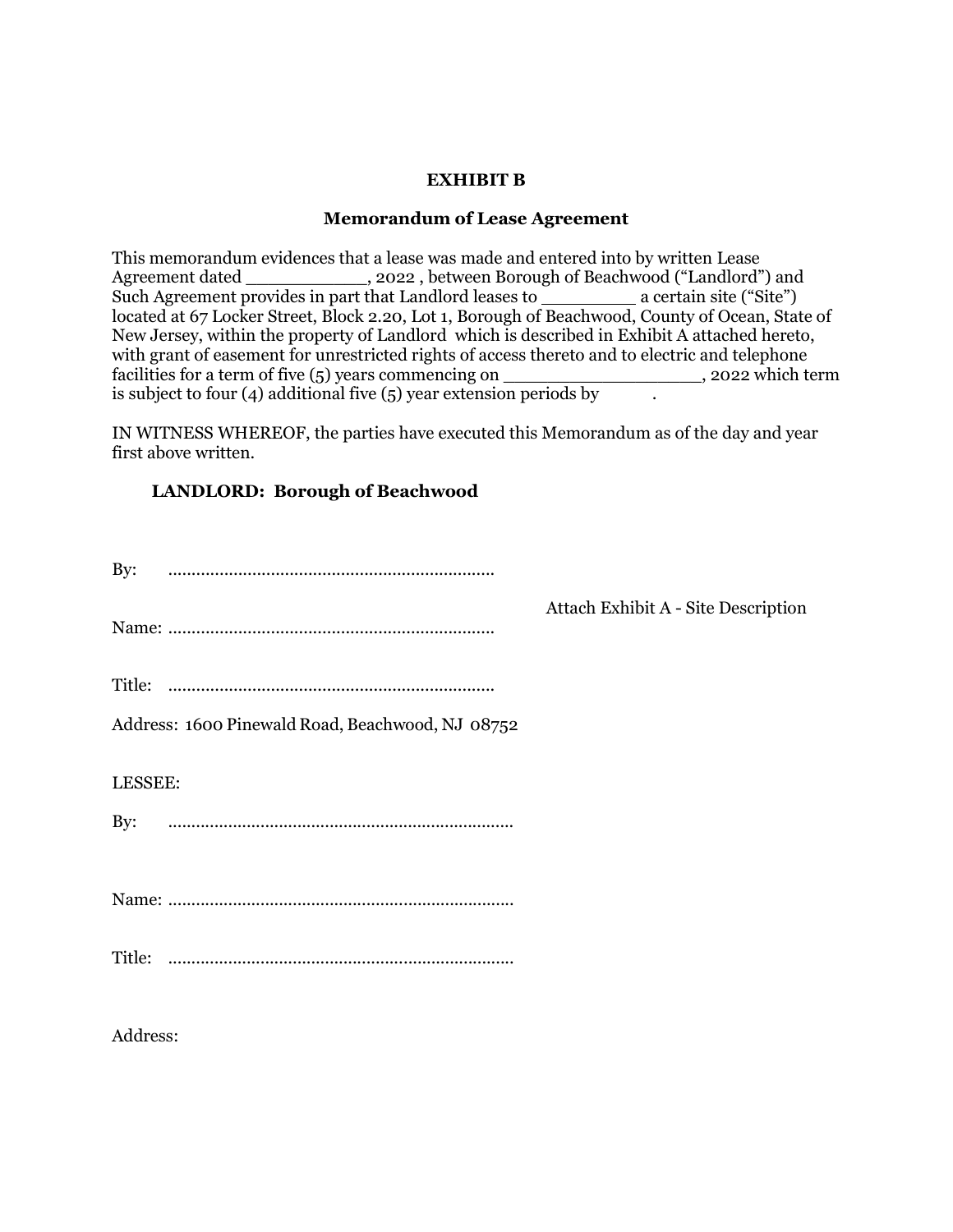# **BOROUGH OF Beachwood NOTARY BLOCK:**

STATE OF NEW JERSEY

## COUNTY OF OCEAN

|                                 | The foregoing instrument was acknowledged before me this |    | day |
|---------------------------------|----------------------------------------------------------|----|-----|
| of                              | $\frac{1}{2022}$ , by                                    | by |     |
|                                 | $\alpha$ as a set of $\alpha$ as a set of $\alpha$       |    |     |
|                                 |                                                          |    |     |
|                                 | corporation, on behalf of the corporation, by            |    |     |
| partner (or agent) on behalf of |                                                          |    |     |
|                                 | , a partnership.                                         |    |     |
|                                 |                                                          |    |     |
|                                 |                                                          |    |     |

(AFFIX NOTARIAL SEAL) (OFFICIAL NOTARY SIGNATURE) NOTARY PUBLICCSTATE OF \_\_\_\_\_\_

My commission expires: (PRINTED, TYPED OR STAMPED NAME OF NOTARY) COMMISSION NUMBER: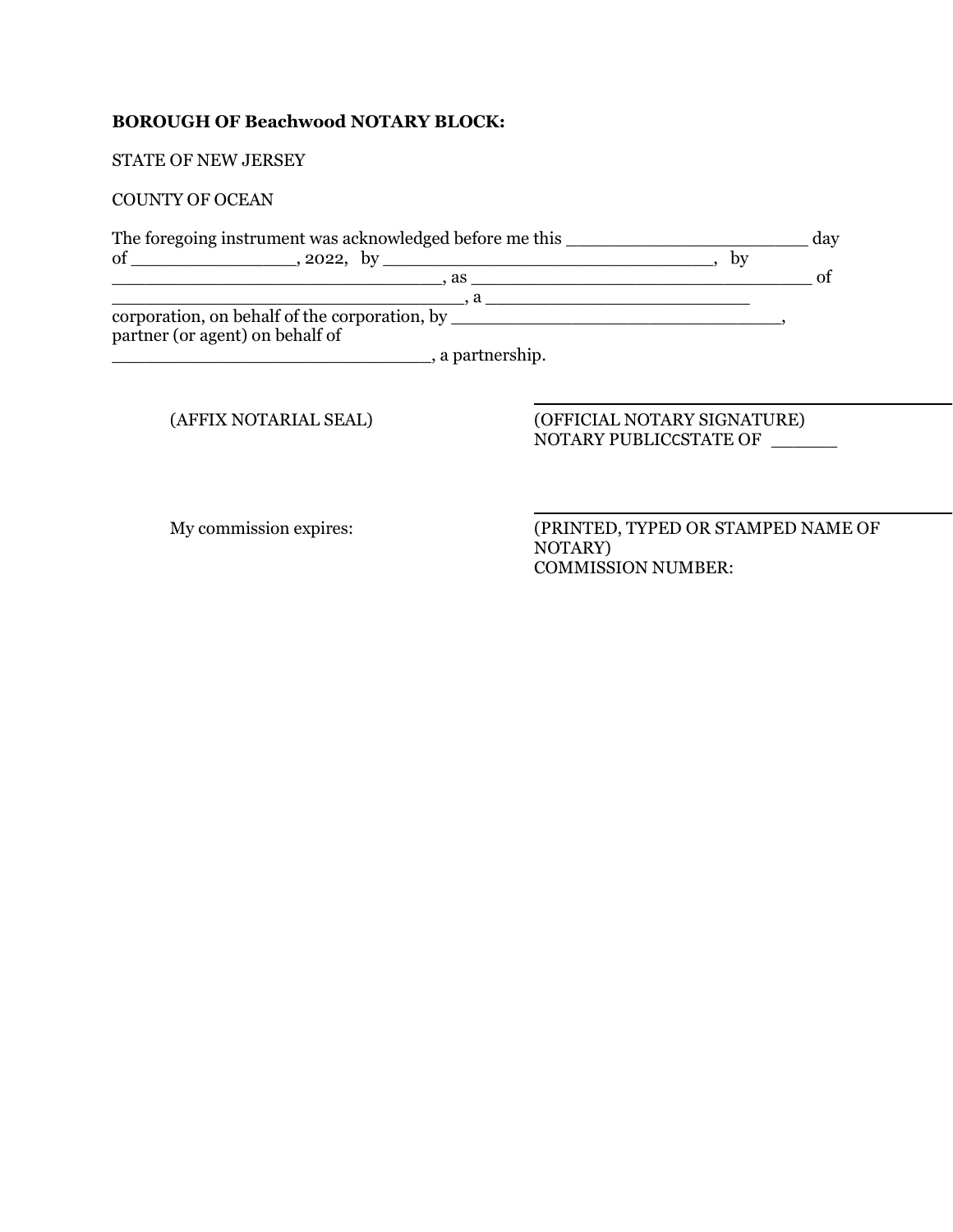## **LESSEE'S NOTARY BLOCK:**

STATE OF NEW JERSEY

COUNTY OF

The foregoing instrument was acknowledged before me this \_\_\_\_\_\_\_\_\_\_\_\_\_\_\_\_\_\_\_\_\_ day of\_\_\_\_\_\_\_\_\_\_\_\_\_\_\_\_, 2022, by \_\_\_\_\_\_\_\_\_\_\_\_\_\_\_\_\_\_\_\_\_\_\_\_\_\_\_\_\_\_\_\_\_\_\_\_\_\_\_\_, of , who I am satisfied is the person named in the foregoing instrument and who acknowledged and executed the foregoing instrument on behalf of such limited partnership.

(AFFIX NOTARIAL SEAL) (OFFICIAL NOTARY SIGNATURE) NOTARY PUBLICCSTATE OF \_\_\_\_\_\_

My commission expires: (PRINTED, TYPED OR STAMPED NAME OF NOTARY)